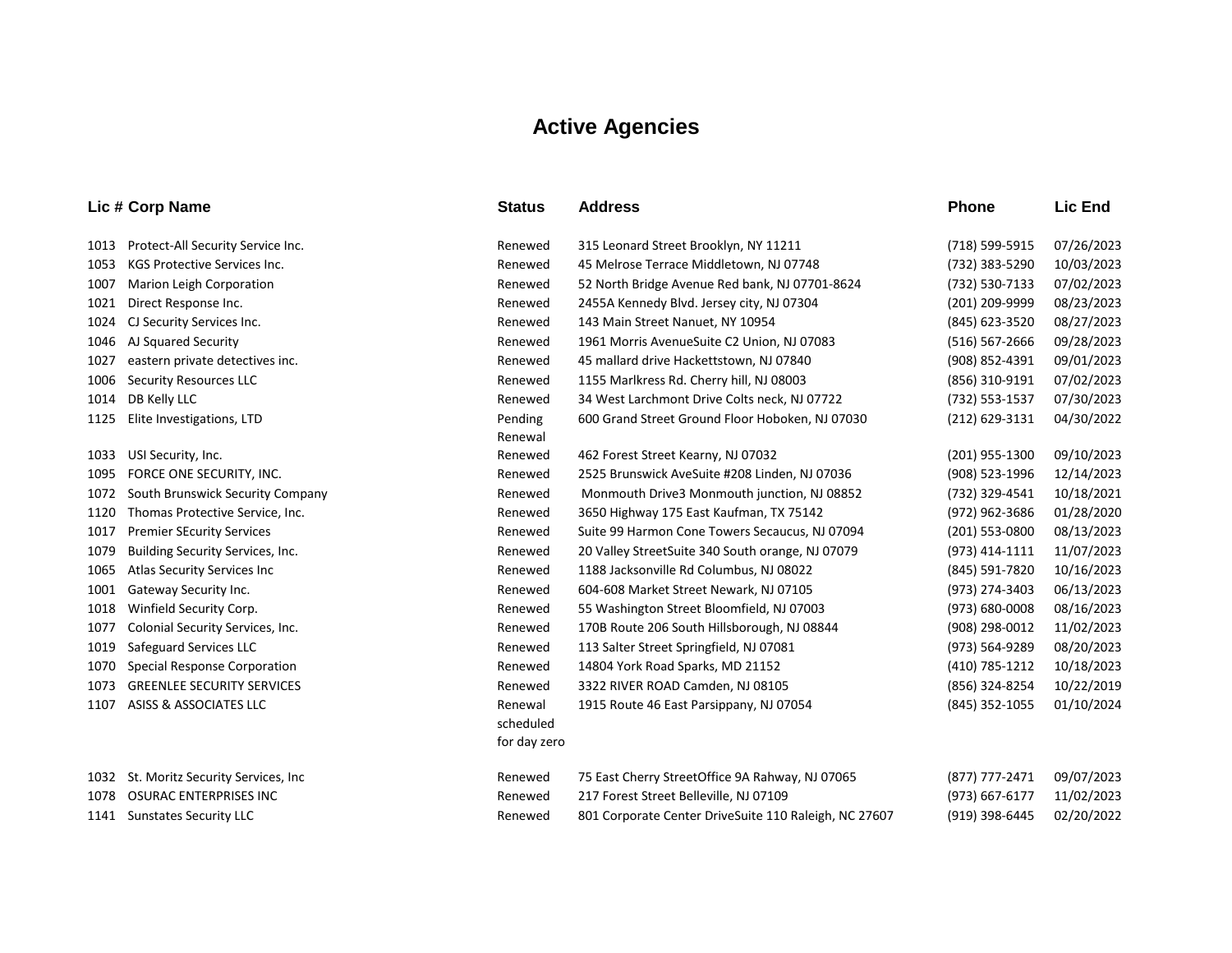|      | 1234 G.D.N.J. LLC                                           | Renewed                              | 931 us 1 Avenel, NJ 07001                               | (732) 375-9200 | 07/01/2022 |
|------|-------------------------------------------------------------|--------------------------------------|---------------------------------------------------------|----------------|------------|
| 1003 | Securitas Security Services USA, Inc.                       | Renewed                              | 570 Broad Street Newark, NJ 07604                       | (201) 217-0333 | 06/18/2023 |
| 1029 | Andy Frain Services, Inc.                                   | Renewed                              | 761 Shoreline Drive Aurora, IL 60504                    | (630) 820-3820 | 09/05/2023 |
| 1043 | <b>CONTEMPORARY SERVICES CORPORATION</b>                    | Renewed                              | 17101 SUPERIOR STREET Northridge, CA 91325              | (818) 885-5150 | 09/25/2023 |
| 1009 | <b>SOS Security LLC</b>                                     | Renewed                              | 1915 Route 46 EastPO Box 6373 Parsippany, NJ 07054      | (973) 402-6600 | 07/05/2021 |
| 1016 | EPIC SECURITY CORP.                                         | Renewed                              | 2067 BROADWAY New york, NY 10023-2806                   | (212) 580-3434 | 08/13/2023 |
| 1108 | Matrix Group Security and Investigations, LLC               | Renewal<br>scheduled<br>for day zero | 150 parker road south Plainsboro, NJ 08536              | (732) 735-8548 | 01/11/2024 |
| 1134 | Beau Security & Investigations Inc.                         | Renewed                              | 500 Morris AvenueSuite 104 Springfield, NJ 07081        | (212) 557-3334 | 02/11/2022 |
| 1222 | PROFESSIONAL SECURITY CONSULTANTS                           | Renewed                              | 11454 San Vicente Blvd. 2nd Floor Los angeles, CA 90049 | (310) 207-7729 | 06/04/2022 |
| 1110 | <b>Essential Security Inc</b>                               | Renewal<br>scheduled<br>for day zero | 662 Goffle RoadSuite 2-2 Hawthorne, NJ 07506            | (973) 949-4274 | 01/11/2024 |
| 1056 | <b>Esteemed Patrol inc</b>                                  | Renewed                              | 43 chilton lane Matawan, NJ 07747                       | (732) 970-3227 | 10/09/2019 |
| 1036 | Security Solutions Incorporated                             | Renewed                              | 254 Brick Boulevard Brick, NJ 08723                     | (732) 477-0096 | 09/12/2021 |
| 1035 | Security Guard Inc.                                         | Renewed                              | 1142 East Chestnut AvenueUnit A Vineland, NJ 08360      | (856) 691-5555 | 09/10/2023 |
| 1054 | Player Protect, LLC                                         | Renewed                              | 8 Constitution Drive Leonardo, NJ 07737                 | (201) 954-3627 | 10/03/2023 |
| 1044 | Metro One Loss Prevention Services Group (New Jersey), Inc. | Renewed                              | 2810 Morris Ave Union, NJ 07083                         | (718) 983-8547 | 09/26/2023 |
| 1052 | NYSEB INC.                                                  | Renewed                              | 8 Revolutionary Rd Ossining, NY 10562                   | (914) 741-1000 | 10/02/2021 |
| 1216 | Harvard Protection Services, LLC                            | Renewed                              | 22 Ingleside Avenue Pennington, NJ 08534                | (212) 730-0052 | 05/30/2022 |
| 1124 | Yankee Security, Inc.                                       | Renewal<br>scheduled<br>for day zero | 1 Bridge Plaza Room 268A Fort lee, NJ 07024             | (212) 423-1231 | 01/30/2024 |
| 1025 | Special Services K-9, Inc.                                  | Renewed                              | 552 Oak Ridge Road Clark, NJ 07066                      | (908) 687-9060 | 08/27/2023 |
| 1214 | Associates Security & Investigations, Inc.                  | Renewed                              | 1 Peach Tree Lane North haledon, NJ 07508               | (201) 316-4757 | 05/30/2022 |
| 1212 | Al Rossy Investigations, Inc.                               | Renewed                              | 212 Hiawatha Boulevard Lake hiawatha, NJ 07034          | (973) 335-4246 | 05/27/2022 |
| 1094 | Chesapeake Strategies Group, Inc                            | Renewed                              | 2341 N Forest DriveSuite 17 Annapolis, MD 21601-0000    | (410) 476-9750 | 12/12/2019 |
| 1062 | Prosegur Services Group, Inc                                | Renewed                              | 17 Battery PlaceSuite 223 New york, NY 10004            | (703) 464-4735 | 10/14/2023 |
| 1089 | <b>Assets Protection Inc.</b>                               | Renewed                              | 113 W Lincoln Highway Penndel, PA 19047                 | (215) 741-1200 | 12/04/2023 |
| 1199 | UFS PERSONNEL CORP                                          | Renewed                              | 40 VREELAND AVE SUITE 101-b Totowa, NJ 07512            | (973) 890-7675 | 04/30/2022 |
|      | 1114 T & R Property Management, LLC                         | Pending<br>Renewal                   | 60 Columbia Avenue# 45 Dumont, NJ 07628                 | (201) 304-1027 | 04/16/2022 |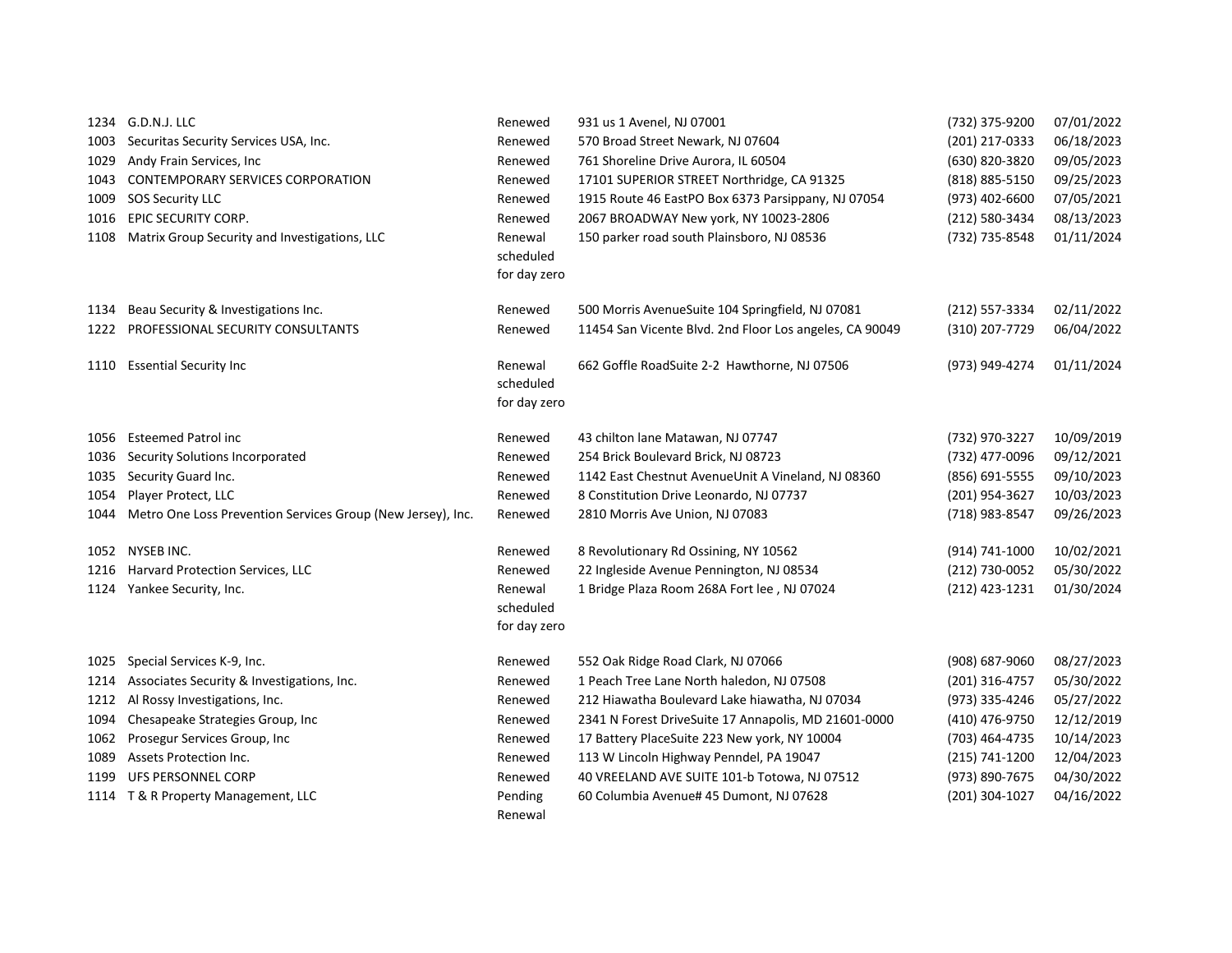| 1087 | NPG CONTROL SERVICES INC.                       | Renewed      | 56 Main StreetSuite 8 South river, NJ 08882        | (630) 595-6396   | 12/03/2023 |
|------|-------------------------------------------------|--------------|----------------------------------------------------|------------------|------------|
| 1228 | Stateline Security and Investigations LLC       | Renewed      | 75 Carpentersville Rd. Phillipsburg, NJ 08865-3505 | (908) 319-3131   | 06/26/2022 |
| 1084 | Huffmaster Crisis Response, Inc.                | Renewed      | 1055 West Maple Road Clawson, MI 48017             | (800) 446-1515   | 11/19/2023 |
| 1060 | cavalier guards company, inc                    | Renewed      | 301 oldbridge tpk road East brunswick, NJ 08816    | (267) 232-7404   | 10/11/2023 |
| 1055 | <b>SEAL Security LLC</b>                        | Renewed      | 19 Fulton StreetRoom 308-B New york, NY 10038      | (212) 732-1897   | 10/04/2023 |
| 1088 | LABOR MANAGEMENT CONCEPTS INC                   | Renewed      | 200 Belleville Turnpike North arlington, NJ 07031  | (201) 955-2804   | 12/03/2023 |
| 1217 | <b>National Event Services</b>                  | Renewed      | 501 Baily Rd Yeadon, PA 19050                      | $(610)$ 284-3000 | 06/02/2020 |
| 1090 | Security On Point Inc                           | Renewed      | 341 Sanford Ave Hillside, NJ 07205                 | (908) 400-5200   | 12/05/2023 |
| 1128 | HOMETOWN SECURITY LLC                           | Pending      | 1000 STATE HIGHWAY#34 Matawan, NJ 07747            | (732) 441-9904   | 05/01/2022 |
|      |                                                 | Renewal      |                                                    |                  |            |
| 1100 | G4S Secure Solutions (USA) Inc.                 | Renewed      | 50 Park Place1st Fl Lobby Newark, NJ 07102         | (908) 497-5500   | 12/26/2021 |
| 1132 | Merk Enterprises Inc.                           | Renewed      | 3 Swackhamer Rd Whitehouse station, NJ 08889       | (908) 582-3693   | 02/06/2022 |
| 1101 | Wackenhut Homeland Security Inc                 | Renewed      | 4200 Wackenhut Dr Palm beach gardens, FL 33410     | (561) 622-5656   | 12/26/2021 |
| 1155 | Guardpro Security, Inc.                         | Renewed      | 672 collingwood ter Glenmoore, PA 19343            | (610) 321-3010   | 03/04/2022 |
| 1093 | Law Enforcement Security Services, LLC          | Renewed      | 90 Somerset StreetSuite 1B Newark, NJ 07102        | (908) 531-8728   | 12/10/2023 |
| 1154 | Planned Security Services, Inc.                 | Renewed      | 150 Smith Road Parsippany, NJ 07054                | (973) 739-0080   | 03/03/2022 |
| 1105 | Imperial Guard and Detective Services, Inc.     | Pending      | 2555 Poplar Ave Memphis, TN 38112-3822             | (901) 327-1818   | 04/03/2022 |
|      |                                                 | Renewal      |                                                    |                  |            |
| 1117 | D.r.capello Associates                          | Renewed      | 47 State Street Hackensack, NJ 07601               | (201) 487-9096   | 01/22/2022 |
| 1042 | New York Gold Shield Inc                        | Renewal      | 150 Motor ParkwaySuite 401 Hauppauge, NY 11788     | (631) 787-8577   | 09/25/2019 |
|      |                                                 | scheduled    |                                                    |                  |            |
|      |                                                 | for day zero |                                                    |                  |            |
| 1163 | <b>CLARK INVESTIGATIONS &amp; SECURITY CORP</b> | Renewed      | 34-10 56th Street Woodside, NY 11377               | (718) 424-4040   | 03/06/2020 |
| 1225 | Special Operations Security Services, LLC       | Renewed      | 145 Greenbrook Road Green brook, NJ 08812          | (877) 657-4600   | 06/20/2022 |
| 1086 | VISUAL PROTECTION SECURITY SERVICES INC         | Renewed      | 191 Central Avenue Newark, NJ 07103                | (973) 732-3323   | 11/21/2023 |
| 1119 | Cambridge Security Services Corporation         | Renewed      | 90 Mulberry St Newark, NJ 07102                    | (973) 566-9400   | 01/23/2020 |
| 1091 | People's Accident Information Services Inc.     | Renewed      | Francis Lewis Boulevard25-18 Flushing, NY 11358    | (718) 746-6699   | 12/06/2019 |
| 1133 | Motivated Security Services, Inc.               | Renewed      | 34 West Main StreetSuite 204 Somerville, NJ 08876  | (908) 526-1140   | 02/07/2022 |
| 1207 | <b>MAJOR SECURITY, INC</b>                      | Renewed      | 1160 STATE ST Perth amboy, NJ 08861                | (732) 236-1755   | 05/13/2022 |
| 1138 | Cavalry Protective Service LLC                  | Renewed      | 2950 Hamilton Blvd South plainfield, NJ 07080      | (732) 579-3461   | 02/15/2022 |
| 1148 | Pinkerton Consulting and Investigations         | Renewed      | 899 Route 18 NorthSuite 103 Old bridge, NJ 08857   | (734) 492-9240   | 02/27/2022 |
| 1193 | <b>Metro Taskforce Security</b>                 | Renewed      | 266 Elmwood Avenue East orange, NJ 07018-0718      | (973) 673-8522   | 04/20/2020 |
| 1229 | Compusec, Inc.                                  | Renewed      | 247 West 35th StSuite 600 New york, NY 10001       | (646) 733-1410   | 06/27/2022 |
| 1201 | A&A Investigations and Security Consultants     | Renewed      | P.O. Box 3 Bayville, NJ 08721                      | (732) 269-2092   | 05/03/2022 |
| 1121 | Professional Standards Security Services, Inc.  | Renewed      | 34 North 20th Street, Suite B Kenilworth, NJ 07033 | (908) 688-9493   | 01/28/2020 |
| 1102 | SBI Security Services, Inc.                     | Renewed      | 6 Holly Street Jackson, NJ 08527                   | (732) 987-5080   | 01/02/2022 |
|      | 1096 Capitol Security & Investigations, LLC     | Renewed      | 35 Longview Road Cedar grove, NJ 07009             | (973) 747-2290   | 12/14/2023 |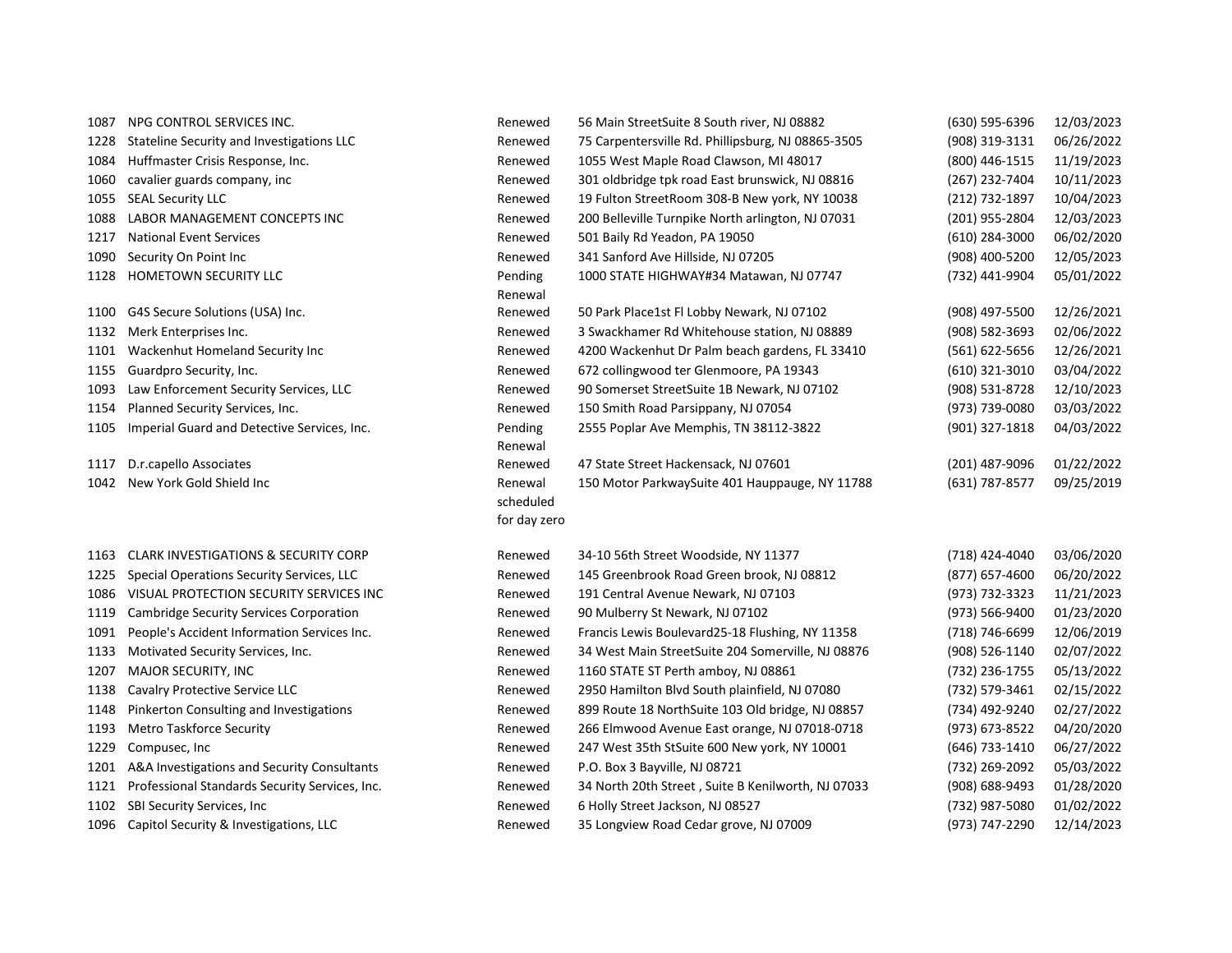|              | 1196 The Davis Group, Inc.                       | Renewed | 331 Market Street Camden, NJ 08102                                                             | (856) 338-0078                   | 04/27/2020 |
|--------------|--------------------------------------------------|---------|------------------------------------------------------------------------------------------------|----------------------------------|------------|
| 1173         | Cardone Protection Agency LLC                    | Renewed | 372 Ridge Road Cedar grove, NJ 07009                                                           | (973) 571-9536                   | 03/14/2022 |
| 1204         | Inter-Con Security Systems, Inc.                 | Renewed | 210 S. DeLacey Avenue2nd Floor Pasadena, CA 91105                                              | (626) 535-2200                   | 05/07/2022 |
|              | 1145 F.J.C. Security Services Inc                | Renewed | 33-10 Queens Boulevard3rd Floor Long island city, NY 11101                                     | (484) 351-1718                   | 02/25/2022 |
|              | Aron Security Inc. d/b/a Arrow Security          | Renewed |                                                                                                |                                  | 07/25/2022 |
| 1242         | Spartan Security Services, Inc.                  | Renewed | 300 West Main Street Smithtown, NY 11787<br>One Madison StreetBldg D East rutherford, NJ 07707 | (631) 675-2430<br>(973) 472-9393 | 11/18/2020 |
| 1270<br>1170 |                                                  |         |                                                                                                | (718) 702-7200                   | 03/13/2022 |
|              | A.A.M. Services                                  | Renewed | 468 Sackett St. Brooklyn, NY 11231                                                             | $(914) 683 - 6100$               | 04/04/2022 |
| 1187         | Century Protective Services Inc.                 | Renewed | 150 Grand Street4th Floor White plains, NY 10601                                               |                                  |            |
| 1143         | Defender Security Services Inc.                  | Renewed | 110-11 72nd AvenueSuite 1F-1G Forest hills, NY 11375                                           | (718) 997-1515                   | 02/21/2022 |
| 1185         | LAD Dectective Agency                            | Renewed | 1505 Sweet Briar Ct South brunswick, NJ 08540                                                  | (973) 864-7100                   | 04/24/2022 |
| 1190         | Integrity Security Group LLC                     | Renewed | 23 Vreeland Rd Florham park, NJ 07932                                                          | (973) 301-9170                   | 04/15/2020 |
| 1262 TPII    |                                                  | Renewed | 11 Stone Ridge Ct Woodcliff lake, NJ 07677                                                     | (201) 690-6766                   | 10/22/2022 |
| 1153         | Camelot Security Associates, LLC                 | Renewed | 1020 Ridge Road Phillipsburg, NJ 08865                                                         | (908) 475-5033                   | 03/03/2022 |
| 1180         | Olympio Detective Agency                         | Renewed | 76 Colfax Rd Wayne, NJ 07470                                                                   | (973) 616-7806                   | 03/27/2022 |
| 1139         | J. R. Gettier & Associates, Inc.                 | Renewed | 2 Centerville Road Wilmington, DE 19808                                                        | (302) 478-0911                   | 02/19/2022 |
| 1244         | MULLIGAN SECURITY CORPORATION                    | Renewed | Two Penn Plaza24th Floor New york, NY 10121                                                    | $(212) 563 - 0500$               | 07/30/2022 |
| 1221         | Chenega Total Asset Protection, LLC              | Renewed | 14295 Park Meadow DriveSuite 400 Chantilly, VA 20151                                           | (571) 529-0064                   | 06/04/2022 |
| 1235         | Security Services of Connecticut, Inc.           | Renewed | 25 Controls Drive Shelton, CT 06484-6111                                                       | (203) 925-6100                   | 07/08/2022 |
| 1236         | <b>Sterling Securities</b>                       | Renewed | 25 Jane Street East hanover, NJ 07936                                                          | (973) 477-0647                   | 07/09/2022 |
|              | 1202 MMW Associates LLC                          | Renewed | 130 Overlook AvenuePHC Hackensack, NJ 07601                                                    | (201) 538-6239                   | 05/06/2020 |
| 1238         | <b>SIMAREN CORP</b>                              | Renewed | 120-34 Queens Blvd. Suite 225 Kew gardens, NY 11415                                            | (631) 940-5775                   | 07/16/2022 |
| 1269         | Red Coats, Inc.                                  | Renewed | 4520 East West Highwaysuite 510 Bethesda, MD 20814                                             | (301) 654-4360                   | 11/10/2022 |
| 1215         | Semper Detective Agency, Inc.                    | Renewed | 332 Bloomfield Avenue Bloomfield, NJ 07003-4806                                                | (973) 748-3411                   | 05/30/2022 |
| 1240         | Paragon Systems, Inc.                            | Renewed | 13655 Dulles Technology DriveSuite 100 Herndon, VA 20171                                       | (571) 321-0908                   | 07/17/2022 |
|              |                                                  |         |                                                                                                |                                  |            |
| 1273         | <b>Eastern Security Corporation</b>              | Renewed | 120 Broadway36th Floor New york, NY 10271                                                      | (212) 779-4500                   | 11/24/2022 |
| 1259         | Securitas Critical Infrastructure Services, Inc. | Renewed | 13900 Lincoln Park Drive Suite 370 Herndon, VA 20171-3264                                      | (571) 233-4881                   | 10/09/2022 |
| 1301         | Port Security Services, Inc.                     | Renewed | 100 Water Front St. New haven, CT 05612                                                        | $(203)$ 468-5489                 | 04/16/2023 |
| 1251         | NORRED AND ASSOCIATES INC                        | Renewed | 600 SOUTH CENTRAL AVESUITE 201 Atlanta, GA 30354                                               | (404) 761-5058                   | 03/08/2023 |
| 1249         | KENT SECURITY OF NEW JERSEY, INC.                | Renewed | 150 West 28th street 1103 New york, NY 10000                                                   | (305) 919-9400                   | 08/09/2022 |
|              | 1268 TASK FORCE I&I LLC                          | Renewed | 2 North Ave WestSuite 202 Cranford, NJ 07016                                                   | (908) 272-7100                   | 11/10/2022 |
|              | 1272 Global Security Associates LLC              | Renewed | 825 East Gate Blvd Suite 301 Garden city, NY 11530                                             | (516) 414-0487                   | 11/19/2022 |
|              | 1250 The K Street Group                          | Renewed | 1220 State Route 31 NorthSuite 15 Lebanon, NJ 08833                                            | (908) 200-7344                   | 08/20/2022 |
| 1257         | Ezzerra Agency, Inc                              | Renewed | 1219 liberty Avenue suite 003 Hillside, NJ 07205                                               | (888) 350-7672                   | 10/07/2022 |
|              | 1281 Protective Services Group of Illinois, Inc. | Renewed | 144 Lincoln Place CourtSuite 4 Belleville, IL 62221                                            | $(618)$ 310-1700                 | 01/08/2023 |
|              |                                                  |         |                                                                                                |                                  |            |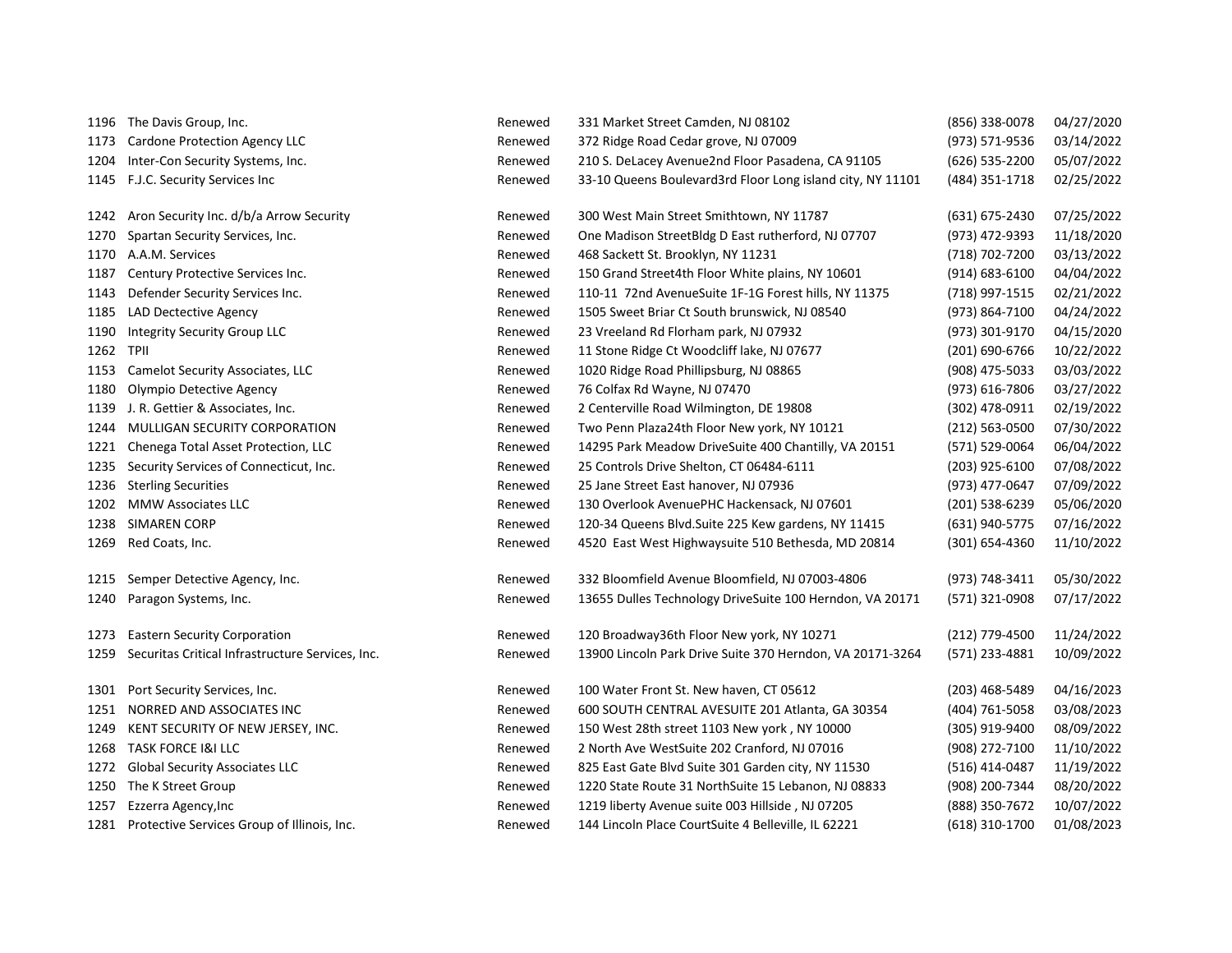| 1293 | Aegis Protective Service              | Renewed            | 5744 Berkshire Valley Road Oak ridge, NJ 07438            | (917) 273-9677 | 03/12/2023 |
|------|---------------------------------------|--------------------|-----------------------------------------------------------|----------------|------------|
| 1267 | <b>SQUAD SECURITY INC</b>             | Renewed            | 50 Charles Lindberg Blvd. Suite 200 Uniondale, NY 11553   | (212) 485-8520 | 11/06/2022 |
|      |                                       |                    |                                                           |                |            |
| 1294 | <b>MJake Security LLC</b>             | Renewed            | 1331 Burnet Avenue Union, NJ 07083                        | (973) 715-0046 | 03/16/2023 |
| 1306 | MY-Guard Security Corp.               | Renewed            | 1370 St. Nicholas Avenue2nd Floor New york, NY 10033-6210 | (212) 568-4349 | 06/15/2023 |
|      |                                       |                    |                                                           |                |            |
| 1296 | Copco Corp.                           | Renewed            | 134 Evergreen PlaceSuite 701 East orange, NJ 07018        | (862) 438-5500 | 04/01/2021 |
| 1284 | The Sentinel Group, Inc.              | Renewed            | 353 East 83rd StreetPHB New york, NY 10028                | (212) 423-1044 | 01/28/2023 |
| 1290 | Alex Clark's Investigative Services   | Renewed            | 34 Reservoir Ave. Dover, NJ 07801                         | (973) 229-7062 | 02/13/2023 |
| 1292 | JFG SECURITY, LLC                     | Renewed            | 6 woodview drive Manalapan, NJ 07724                      | (732) 995-5901 | 02/24/2021 |
| 1297 | Rosa International Group              | Renewed            | 300 South Ave2nd Floor Garwood, NJ 07027                  | (201) 484-8507 | 04/02/2023 |
| 1309 | <b>International Protection Group</b> | Renewed            | 481 8th Ave.Ste. 1130 New york, NY 10001                  | (212) 947-1681 | 07/30/2023 |
| 1316 | Cliff K Goldsmith Associates, Inc.    | Renewed            | 525 Lincoln Dr WestSuite 312 Marlton, NJ 08053            | (856) 797-7300 | 09/10/2023 |
| 1338 | All Security Detective Agency         | Renewed            | 60 Temple Street Paterson, NJ 07522                       | (973) 277-3790 | 01/13/2022 |
| 1341 | Pro-Guard Services of America Inc.    | Pending            | 759 Harbortown Blvd Perth amboy, NJ 08861-2953            | (973) 220-3079 | 04/19/2022 |
|      |                                       | Renewal            |                                                           |                |            |
| 1340 | <b>MAR Security, LLC</b>              | Renewal            | 24 main st New egypt, NJ 08553                            | (609) 758-7445 | 01/15/2024 |
|      |                                       | scheduled          |                                                           |                |            |
|      |                                       | for day zero       |                                                           |                |            |
|      |                                       |                    |                                                           |                |            |
|      |                                       |                    |                                                           |                |            |
| 1344 | Covenant Security Services, Ltd.      | Renewed            | 400 Quadrangle DriveSuite A Bolingbrook, IL 60440         | (630) 771-0800 | 01/29/2020 |
| 1355 | Aargo Services Inc.                   | Renewed            | 112 East 128 StreetGround Floor New york, NY 10035        | (212) 876-7237 | 04/07/2022 |
| 1374 | American International Services LLC   | Renewed            | 101 Tyrellan AveSuite 110 Staten island, NY 10309         | (718) 605-5600 | 07/28/2022 |
| 1310 | Cobra Security/Investigations         | Renewed            | 83 Irons StreetSuite 10 Toms river, NJ 08753              | (732) 797-1500 | 08/03/2023 |
| 1357 | <b>Guardian Security Services</b>     | Renewed            | 55 Water St New york, NY 10041                            | (212) 645-9500 | 04/27/2022 |
| 1345 | Security Industry Specialists, Inc.   | Pending            | 6071 Bristol Parkway Culver city, CA 90230                | (310) 215-5100 | 04/29/2022 |
| 1337 | <b>Verum Protection LLC</b>           | Renewal<br>Renewed |                                                           |                |            |
| 1343 |                                       |                    | 733 Yonkers AvenueSuite 200 Yonkers, NY 10804             | (866) 706-3201 | 01/12/2022 |
|      | All Eyes PI LLC                       | Pending<br>Renewal | 408 Breeders Ct. Marlton, NJ 08053                        | (609) 744-6102 | 04/26/2022 |
| 1322 | Blue Moon Security Group, LLC         | Renewed            | 252 Enclave Boulevard Lakewood, NJ 08701                  | (973) 348-9044 | 11/06/2023 |
| 1325 | Credible Security Services, Inc.      | Renewed            | 11 Southfield Road Edison, NJ 08820                       | (732) 887-4871 | 11/12/2019 |
| 1323 | State Corporate Intelligence, LLC.    | Renewed            | 143-147 Miller Street Elizabeth, NJ 07201                 | (908) 354-0451 | 11/06/2023 |
| 1351 | JR Security Consultant and Protection | Renewed            | 55 Monmouth Road Oakhurst, NJ 07755                       | (646) 627-2650 | 03/15/2022 |
| 1359 | ADC LTD NM                            | Renewed            | 2100 Air Park Road SESuite 120 Albuquerque, NM 87106      | (505) 265-5800 | 05/10/2022 |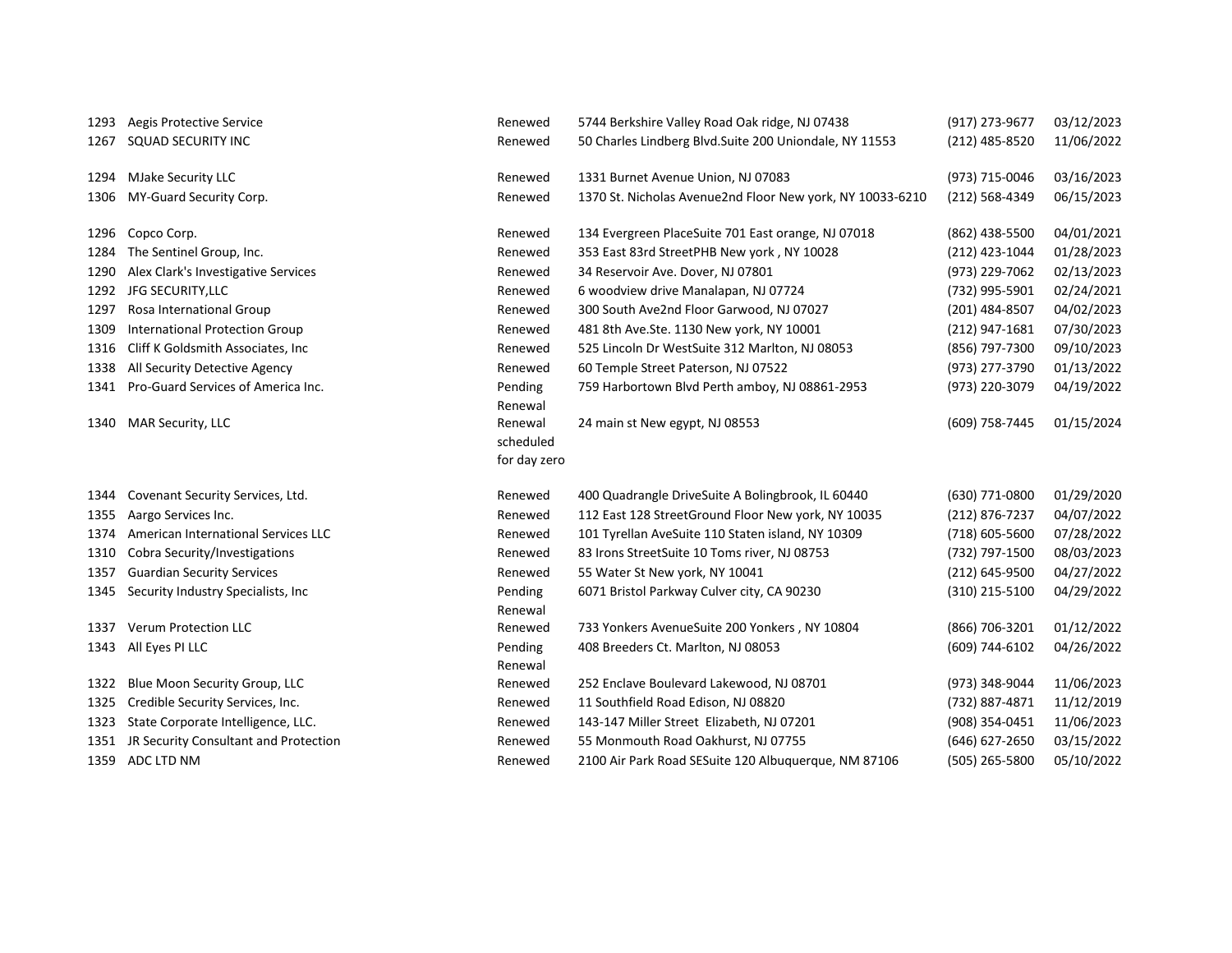| 1334     | Ladd Security Management Consultant Inc.  | Renewal<br>scheduled<br>for day zero | 17 Beaver Brook Dr. Sussex, NJ 07461-4436               | (973) 875-0036   | 01/06/2024 |
|----------|-------------------------------------------|--------------------------------------|---------------------------------------------------------|------------------|------------|
| 1387     | Caparruva Security LLC                    | Renewed                              | 15 Elm Street Colonia, NJ 07067                         | (908) 246-3043   | 10/26/2022 |
| 1383     | Doyle Security Services, Inc              | Renewed                              | 371 Merrick RoadSuite # 301 Rockville centre, NY 11570  | (516) 362-3677   | 09/17/2022 |
| 1388     | Corporate Security Resources, Inc.        | Renewed                              | 20 Newport Parkway#1711 Jersey city, NJ 07310           | (212) 626-6922   | 11/04/2022 |
| 1367     | Nap's Security                            | Renewal<br>scheduled<br>for day zero | 5 Glen Avenue Cranford, NJ 07016                        | (908) 400-1701   | 06/29/2018 |
| 1372     | Johnson Security Bureau, Inc.             | Renewed                              | 609 Walton Avenue Bronx, NY 10451                       | (718) 402-3600   | 07/23/2022 |
| 1476     | U.S. Security Care, Inc.                  | Renewed                              | 960B Harvest DriveSuite 130 Blue bell, PA 19422         | (215) 542-7789   | 08/01/2022 |
| 1400     | Heightened Security Inc.                  | Renewed                              | 40 Exchange PlaceSuite 501 New york, NY 10005           | (646) 415-7703   | 01/18/2023 |
| 1400     | Heightened Security Inc.                  | Renewed                              | 40 Exchange PlaceSuite 501 New york, NY 10005           | (646) 415-7703   | 01/18/2023 |
| 1399     | Torchstone Global, LLC                    | Renewal                              | 421 Christine Court Freehold, NJ 07728                  | (732) 761-8333   | 01/08/2015 |
|          |                                           | scheduled<br>for day zero            |                                                         |                  |            |
| 1378 CDA |                                           | Renewed                              | 185 Admiral Cochrane DriveSuite 220 Annapolis, MD 21401 | (443) 221-2750   | 08/11/2022 |
|          | 1377 We See You                           | Renewed                              | 116 N 2nd st suite 208 Camden, NJ 08102                 | (609) 914-5775   | 08/11/2022 |
| 1386     | <b>Aegis Security Agency</b>              | Renewed                              | 378 Minute Arms Road Union, NJ 07083                    | (201) 743-8814   | 10/25/2022 |
| 1461     | HBC Management Services, Inc.             | Renewed                              | 808 Bishop StreetSuite 1050 Honolulu, HI 96813          | (301) 395-6478   | 05/09/2022 |
| 1402     | Explorer Investigation Agency, Inc.       | Renewed                              | 333 Sylvan AvenueSuite 400 Englewood cliffs, NJ 07632   | (212) 246-1040   | 01/21/2023 |
|          | 1397 HUDSON COMMUNITY ENTERPRISES         | Renewed                              | 68-70 Tuers Avenue Jersey city, NJ 07306                | (201) 434-3303   | 01/04/2023 |
| 1419     | Tactical Response Security Consulting Inc | Renewed                              | 1139 East Jersey Street Suite 201 Elizabeth, NJ 07201   | (215) 253-9393   | 07/05/2023 |
| 1407     | The Whitestone Group, Inc                 | Renewed                              | 6422 E Main StreetSuite 100 Reynoldsburg, OH 43068      | (614) 501-7007   | 03/04/2023 |
| 1401     | Dynamic Security, Inc.                    | Renewed                              | 1102 Woodward Ave. Muscle shoals, AL 35661              | (256) 383-5798   | 01/18/2023 |
| 1409     | Private Protective Services, Inc.         | Renewed                              | 525 RT 73 NORTH104 Marlton, NJ 08053                    | (818) 238-7999   | 03/22/2023 |
| 1427     | APEX Security Group, Inc.                 | Renewed                              | 1 Lincoln Financial Field Way Philadelphia, PA 19148    | $(215)$ 236-8760 | 08/25/2023 |
| 1514     | Fedcap Rehabilitation Services, Inc       | Renewed                              | 211 West 14th Street New york, NY 10011                 | (212) 727-4224   | 04/25/2023 |
| 1414     | Excel Guard Corp.                         | Renewed                              | 505 8th Avenue New york, NY 10018                       | (212) 239-8086   | 05/27/2023 |
| 1551     | Imperial Events Security Services.        | Renewed                              | 8459 Ridge Avenue2nd Floor Philadelphia, PA 19128       | (888) 502-4377   | 10/08/2023 |
|          | 1411 United American Security, LLC        | Renewed                              | 2204 Morris aveSuite 101B Union, NJ 07083               | (984) 222-5179   | 04/26/2023 |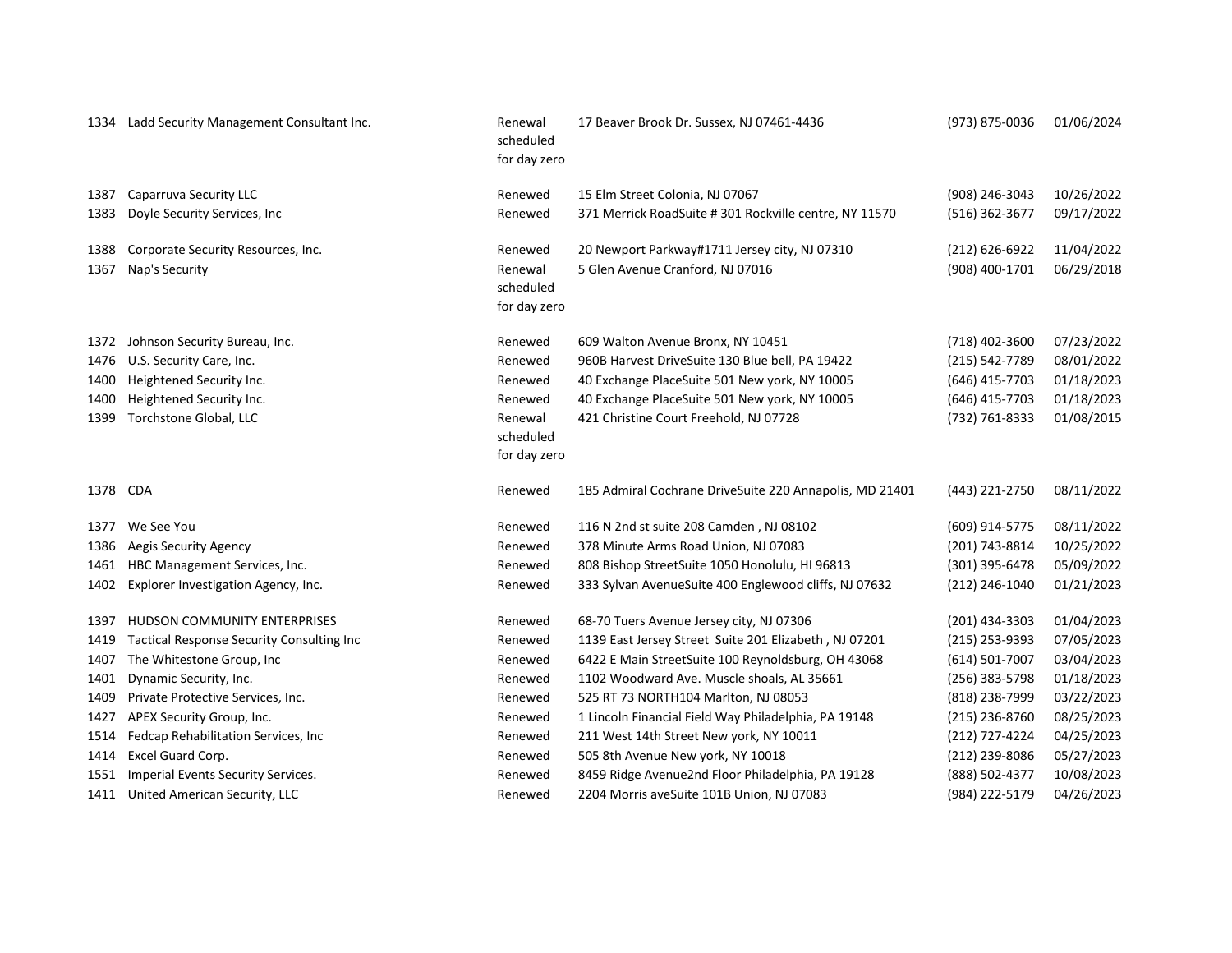| 1420 | Universal Protection Service, LLC               | Renewed                              | 1 Tower Center Boulevard 16th Floor East brunswick, NJ 08816 (201) 679-2182 |                    | 07/12/2023 |
|------|-------------------------------------------------|--------------------------------------|-----------------------------------------------------------------------------|--------------------|------------|
| 1453 | <b>Main Line Protection Services</b>            | Renewed                              | 555 E. City AvenueSuite 460 Bala cynwyd, PA 19004                           | $(610) 668 - 0308$ | 03/21/2022 |
| 1488 | 24/7 SECURITY AGENCY LLC                        | Renewed                              | 2 GREGORY LANE East hanover, NJ 07936                                       | (201) 341-3232     | 10/10/2022 |
| 1403 | Abbry Security Company LLC                      | Renewed                              | 170 North Oraton ParkwaySte 105 East orange, NJ 07017                       | (973) 528-2800     | 01/31/2023 |
| 1443 | <b>Triple J Security Services</b>               | Renewed                              | 38 Edison st Bloomfield, NJ 07003-2834                                      | (973) 477-4596     | 01/26/2020 |
| 1424 | <b>Champion National Security</b>               | Renewed                              | 1616 Gateway Blvd. Richardson, TX 75080                                     | (972) 833-1605     | 08/05/2021 |
| 1429 | <b>Green Mountain Concert Services</b>          | Renewed                              | 47 Knox Lane Manalapan, NJ 07726                                            | (802) 662-1210     | 09/06/2023 |
| 1412 | Mazketli Detective Agency                       | Renewed                              | 87 Crest Lake DR Oak ridge, NJ 07438                                        | (862) 262-2223     | 04/28/2023 |
| 1481 | <b>AWICS Security &amp; Investigations</b>      | Renewed                              | 962 East 31 Street Brooklyn, NY 11210                                       | (718) 338-0882     | 08/27/2022 |
| 1417 | <b>Centurion Shield Protection Services LLC</b> | Renewed                              | 8 Jennifer Lane Barnegat, NJ 08005                                          | (732) 904-7971     | 06/22/2023 |
|      | 1446 First Class Endeavors, LLC                 | Pending<br>Renewal                   | 700 Highway 33 Millstone, NJ 08535                                          | (732) 786-6065     | 05/23/2022 |
| 1556 | Eastern Armored Services, Inc.                  | Renewed                              | 2145 Nottingham WayRear Building Trenton, NJ 08619                          | (609) 890-1762     | 10/30/2023 |
| 1447 | protection consultants                          | Renewed                              | 15 Church Towers10C Hoboken, NJ 07030                                       | (551) 580-1536     | 02/28/2020 |
| 1457 | Aim Security LLC                                | Renewed                              | 1706 North 2nd Street Philadelphia, PA 19122                                | (215) 427-2700     | 04/04/2022 |
|      | 1442 AEB Security Services Inc.                 | Renewal<br>scheduled<br>for day zero | 301 Route 17 NorthSuite 800, PBM 800-27 Rutherford, NJ<br>07070             | (917) 412-5926     | 01/06/2024 |
| 1565 | Allied Risk Management                          | Renewal<br>scheduled<br>for day zero | 1225 Franklin Avenuesuite 325 Garden city, NY 11530                         | (516) 992-3432     | 01/06/2020 |
|      | 1436 TWILIGHT INVESTIGATIONS, INC.              | Renewed                              | 1360 CLIFTON AVENUE#225 Clifton, NJ 07012                                   | (973) 908-0313     | 11/06/2023 |
| 1467 | <b>Equites Protection Services</b>              | Renewed                              | 722 Summit Street Linden, NJ 07105                                          | (973) 202-6351     | 06/15/2022 |
| 1464 | Integrated Security Services, Inc.              | Renewed                              | 305 Madison AvenueSuite 1561 New york, NY 10165                             | (212) 808-4153     | 06/08/2022 |
| 1495 | Whelan Security Mid Atlantic, LLC               | Renewed                              | 1699 S. Hanley RoadSuite 350 St. louis, MO 63144                            | (314) 644-3227     | 12/03/2020 |
| 1458 | <b>Brosnan Risk Consultants</b>                 | Renewed                              | One Blue Hill Plaza 14th FloorSuite 1538 Pearl river, NY 10965              | (845) 624-6571     | 04/11/2022 |
|      | 1521 ELPS Private Detective Agency              | Renewed                              | 882 S Matlack StreetSuite 206 West chester, PA 19382                        | (610) 696-7799     | 05/30/2023 |
| 1523 | <b>Cadre Security Consultants LLC</b>           | Renewed                              | 650 East Palisade AvenueSuite 1425 Englewood cliffs, NJ 07632               | (917) 853-9153     | 06/10/2023 |
| 1603 | Dynamic Security Solutions, LLC.                | Renewed                              | 157 South Main St. Hightstown, NJ 08520                                     | (732) 236-7051     | 10/22/2022 |
| 1451 | steven olimpio detective agency                 | Pending<br>Renewal                   | 160 Miller Rd Kinnelon, NJ 07405                                            | (973) 934-1441     | 06/14/2022 |
|      | 1499 Metropolitan Security Service Inc.         | Renewed                              | 68 Airport Road Hackettstown, NJ 07840                                      | (973) 202-2098     | 12/27/2022 |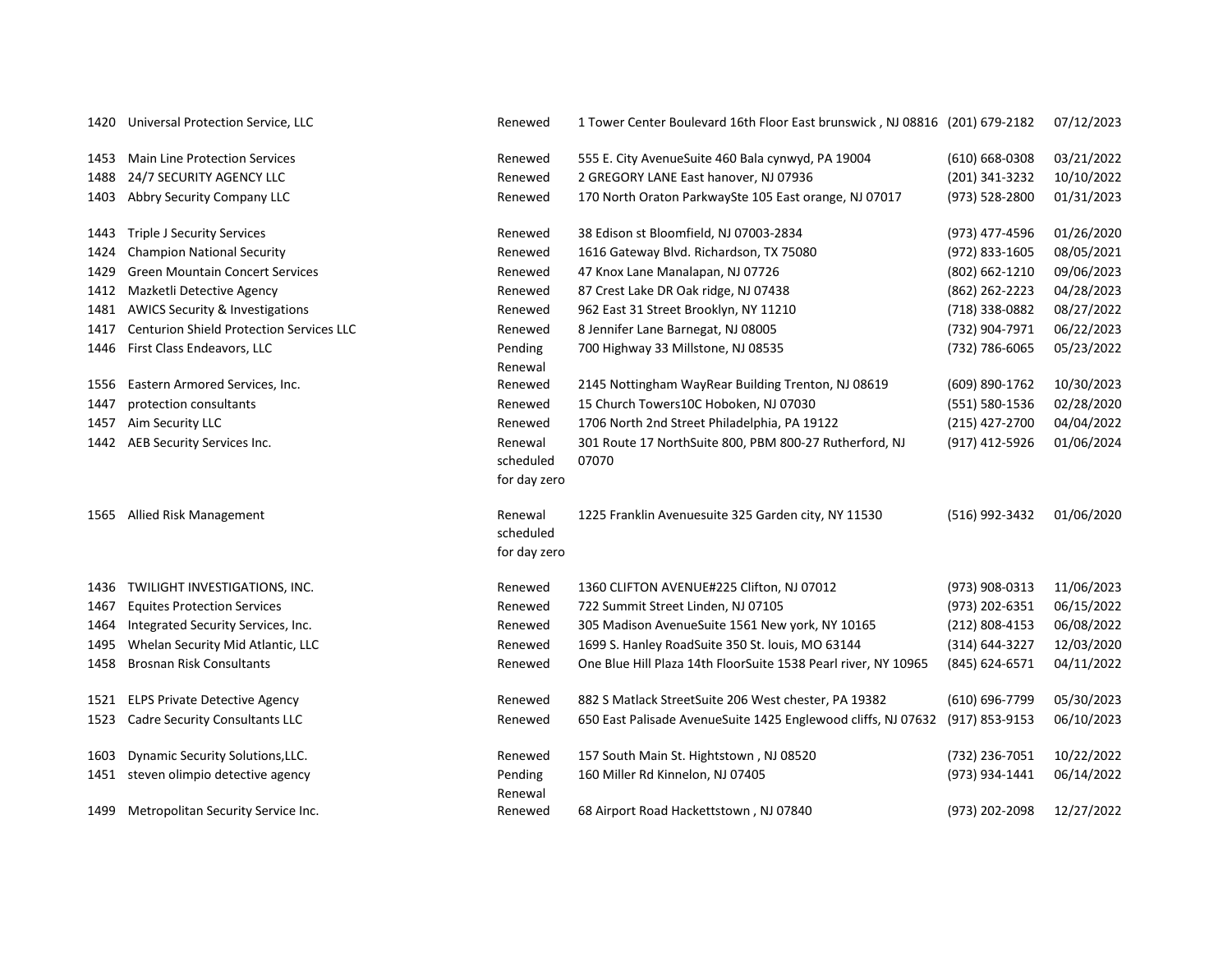|      | 1518 Three O"S                                            | Renewed      | 213 West 35th Street Suite 606 New york, NY 11209         | (212) 609-3400     | 05/22/2023 |
|------|-----------------------------------------------------------|--------------|-----------------------------------------------------------|--------------------|------------|
|      | 1491 Lees Security LLC                                    | Renewed      | 373 West Linfield Trappe Road Limerick, PA 19468          | (856) 433-4996     | 11/05/2022 |
| 1524 | Federal Security Services, Inc.                           | Renewed      | 33 Ashley Drive Schwenksville, PA 19473                   | (267) 329-8104     | 06/10/2023 |
| 1581 | Michael Stapleton Associates, Ltd                         | Renewed      | 9 Murray Street-Second Floor New york, NY 10007           | (212) 509-1336     | 04/21/2022 |
| 1510 | MAXIMUM SECURITY & INVESTIGATIONS, INC.                   | Renewed      | 36-36 33RD STREET304 Long island city, NY 11106           | (718) 361-5828     | 04/03/2023 |
| 1478 | RST Security & Investigations                             | Renewed      | PO Box 1024 Mays landing, NJ 08330                        | (856) 472-8566     | 08/09/2022 |
| 1496 | <b>Black Belt Security &amp; Investigations</b>           | Renewed      | 55 Washington StSuite 309 East orange, NJ 07050           | (973) 919-3613     | 12/14/2022 |
| 1550 | Sovereign Security LLC                                    | Renewed      | 714 Market StreetSuite 450 Philadelphia, PA 19106         | $(215)$ 625-4200   | 10/07/2023 |
| 1483 | EXECUTIVE PROTECTION SECURITY SERVICES                    | Renewed      | 5 Oaktree Rd1 Sayreville, NJ 08872                        | (732) 307-2345     | 08/30/2022 |
| 1501 | Hinton Investigations Inc                                 | Renewed      | 516 Main StreetFloor 2 East orange, NJ 07018              | (973) 216-3274     | 01/14/2023 |
| 1492 | <b>Global Mark Security LLC</b>                           | Renewed      | 28 Overlook Rd Livingston, NJ 07039                       | (973) 214-6214     | 11/19/2022 |
| 1489 | <b>StarPoint Protective Services</b>                      | Renewed      | 1435 Morris AvenueSuite 3 - G Union, NJ 07083             | (908) 687-5500     | 10/12/2022 |
| 1490 | Action Facilities Management, Inc.                        | Renewed      | 115 Malone Drive Morgantown, WV 26501                     | (304) 599-6850     | 10/15/2022 |
| 1541 | <b>Bradley Technologies</b>                               | Renewed      | 1700 Rockville PikeSuite 200 Rockville, MD 20852          | (301) 562-9201     | 09/16/2023 |
| 1564 | Block By Block, Inc.                                      | Renewed      | 7135 Charlotte PikeSte. 100 Nashville, TN 37209           | (615) 850-5420     | 12/10/2023 |
| 1509 | <b>Global Protection Management</b>                       | Renewed      | 322 A Street Wilmington, DE 19801                         | (302) 691-2074     | 03/25/2021 |
| 1544 | JDC Investigations & Security, Inc.                       | Renewed      | 925 Hempstead Turnpike Franklin sqaure, NY 11010          | (516) 354-4280     | 09/20/2023 |
| 1532 | <b>Custom Protective Services</b>                         | Renewed      | 355 Lexington Ave402 New york, NY 10017                   | $(212) 868 - 5151$ | 07/24/2023 |
| 1529 | Diamond Security Services LTD                             | Renewed      | 125 Lakeway Drive West babylon, NY 11704                  | (631) 920-6583     | 07/09/2023 |
| 1526 | Phalanx Alliance                                          | Renewed      | 285 West Side AveSuite 191 Jersey city, NJ 07305          | (646) 246-9090     | 06/20/2023 |
| 1540 | Hawkeye Security, LLC                                     | Renewed      | 10 Cutter Drive East hanover, NJ 07936                    | (201) 259-6340     | 09/16/2023 |
| 1507 | SEMANON SECURITY CONSULTANTS INC.                         | Renewed      | 27 CAROLINA DRIVE New city, NY 10956-3328                 | (347) 582-8103     | 03/12/2023 |
| 1558 | Global Security and Investigative Services Inc.           | Renewed      | 367 Windsor Hwy #107 New windsor, NY 12553                | (877) 552-0859     | 11/14/2023 |
|      | 1511 K.D. National Force Security & Investigations Agency | Renewed      | 3122 Fire RoadSuite B210 Egg harbor township, NJ 08234    | (856) 466-9368     | 03/23/2023 |
| 1675 | <b>Edge Security and Investigations</b>                   | Renewed      | 252 North 6th STreet Newark, NJ 07107                     | (973) 477-7594     | 07/01/2022 |
| 1531 | Hoplite Security Group Inc.                               | Renewed      | 147-40 15 Ave Whitestone, NY 11357                        | (347) 670-0852     | 07/24/2021 |
| 1516 | <b>Ronin Security Solutions LLC</b>                       | Renewed      | 239 Kings Hwy East Haddonfield, NJ 08033                  | (609) 947-7665     | 05/03/2023 |
| 1557 | Phillips & Associates, Inc.                               | Renewed      | 125 E. Doyle Street Toccoa, GA 30577                      | (706) 886-9922     | 11/01/2023 |
| 1525 | JP Costello and Associates, LLC                           | Renewal      | 30 Quincy Terrace Barnegat, NJ 08005-3318                 | (908) 962-8293     | 06/12/2017 |
|      |                                                           | scheduled    |                                                           |                    |            |
|      |                                                           | for day zero |                                                           |                    |            |
| 1567 | Atlantic Investigations, LLC                              | Renewed      | 583 13th Street Suite 101 Hammonton, NJ 08037             | (609) 270-7821     | 01/16/2022 |
| 1537 | Miller Protection Services, Inc.                          | Renewed      | 313 E. Baltimore Detroit, MI 48202                        | (313) 873-6735     | 08/26/2023 |
| 1538 | <b>BSECURE</b>                                            | Renewed      | 19 E Hill ct. Tenafly, NJ 07670                           | $(617)$ 678-4308   | 09/09/2022 |
|      | 1547 Costa Security Services, LLC                         | Renewed      | 1500 S. Columbus BoulevardSuite #6 Philadelphia, PA 19147 | (267) 324-3241     | 10/02/2023 |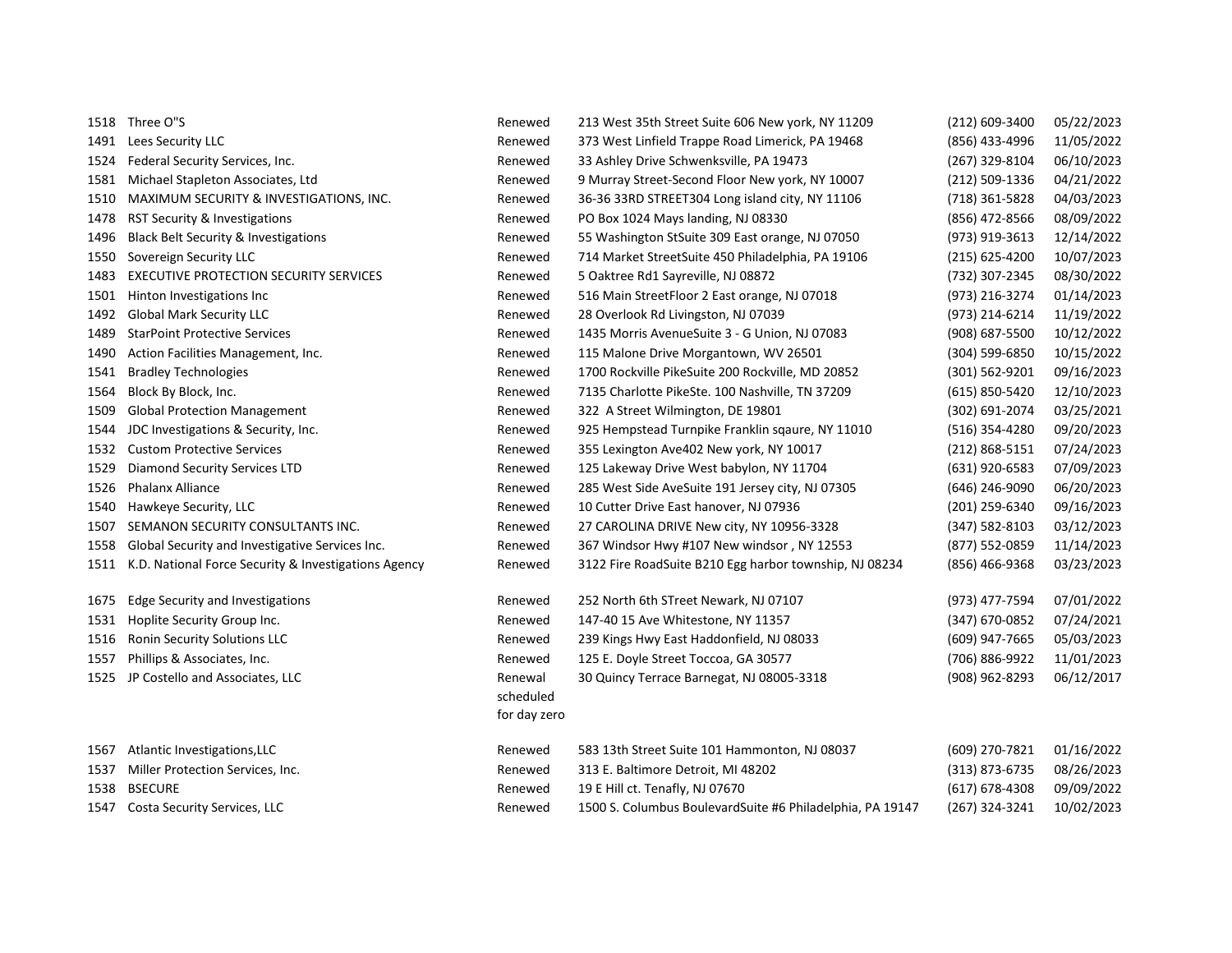|      | 1535 Landmark Event Staffing Services, Inc.                           | Renewed      | 4131 Harbor Walk Drive Fort collins, CO 80525                           | (714) 293-4248   | 08/15/2023 |
|------|-----------------------------------------------------------------------|--------------|-------------------------------------------------------------------------|------------------|------------|
|      | 1554 SecTek, Inc.                                                     | Renewed      | 1930 Isaac Newton SquareSuite 100 Reston, VA 20190                      | (703) 547-8583   | 10/28/2023 |
| 1539 | Stealth Investigations, Inc.                                          | Renewed      | 228 dutchess ave. Staten island, NY 10304                               | (917) 270-4326   | 09/10/2023 |
| 1555 | Global Security Concepts, Inc.                                        | Renewed      | 7250 Beverly BlvdSuite 208 Los angeles, CA 90036                        | (323) 525-1402   | 10/29/2023 |
|      | 1566 SUS Global Enterprises LLC                                       | Renewal      | 1180 East Grand St Elizabeth, NJ 07201                                  | (800) 835-3297   | 01/09/2024 |
|      |                                                                       | scheduled    |                                                                         |                  |            |
|      |                                                                       | for day zero |                                                                         |                  |            |
| 1582 | Kelly Security, LLC                                                   | Renewed      | 672 Collingwood Terrace Glenmoore, PA 19343                             | (610) 842-1524   | 05/09/2022 |
|      | 1572 FIVE PRO SECURITY & PROTECTION GROUP                             | Renewed      | 19 Gettysburg Drive Howell, NJ 07731                                    | (732) 500-8820   | 02/23/2020 |
|      | 1577 A.T.P. ALERT, TACTICAL & PROTECTED SECURITY COMPANY, LLC Renewed |              | 237 Park LaneFL 2 Hamilton, NJ 08609-1843                               | (732) 208-4258   | 03/27/2022 |
| 1579 | Kaylacorr Securities LLC                                              | Renewed      | 22 Chestnut St Rutherford, NJ 07070                                     | (201) 939-2611   | 04/13/2020 |
| 1598 | <b>Elite Guard Security LLC</b>                                       | Renewed      | 2059 W Glenwood Ave Phila, PA 19132                                     | $(215)$ 221-6036 | 09/24/2022 |
| 1595 | Gavin de Becker & Associates                                          | Renewed      | 350 N. Glendale Avneue Suite 517 Glendale, CA 91206                     | (818) 505-0177   | 08/25/2022 |
| 1612 | United Security, Inc                                                  | Renewed      | 40 Shrewsbury Avenue Red bank, NJ 07701                                 | (732) 268-7180   | 02/19/2023 |
| 1586 | <b>BJM Security inc</b>                                               | Renewed      | 2 Mulford Lane Montclair, NJ 07042                                      | (609) 349-0971   | 05/30/2020 |
| 1588 | Dignitary Protection & Investigative Services                         | Renewed      | 241 west broadway2f New york, NY 10013                                  | (212) 925-9240   | 06/10/2022 |
| 1604 | <b>Comet Security</b>                                                 | Renewed      | 1 Snowmass Court Unit 3 Vernon, NJ 07462                                | (973) 216-3903   | 10/30/2022 |
| 1580 | La-Dee-Da, Inc                                                        | Renewed      | 1 Vincent Place Teterboro, NJ 07608                                     | (973) 583-8382   | 04/21/2022 |
| 1597 | WATCH GUARD 24/7                                                      | Renewed      | 71-16 Myrtle Ave Glendale, NY 11385                                     | (718) 366-7018   | 09/02/2022 |
| 1591 | Kingdom Alliance Security                                             | Renewed      | 113 Centennial Drive Erial, NJ 08081                                    | (856) 435-5768   | 07/01/2022 |
| 1593 | <b>Watchdog Security Group LLC</b>                                    | Renewed      | 331 Newman Springs RoadBldg 1 4th Floor Suite 143 Red bank,<br>NJ 07701 | (855) 859-2824   | 07/24/2022 |
| 1584 | <b>Maximum Security Firm</b>                                          | Renewed      | 402 Welsh Street Chester, PA 19013                                      | (484) 816-0702   | 05/14/2022 |
| 1594 | Off Duty Services                                                     | Renewed      | 1908 Ave DA100 Katy, TX 77493                                           | (281) 346-2188   | 08/18/2022 |
| 1596 | <b>Strategic Security Corp</b>                                        | Renewed      | 207 Granville Circle Egg harbor township, NJ 08234                      | (609) 892-2847   | 08/26/2022 |
| 1596 | <b>Strategic Security Corp</b>                                        | Renewed      | 176 ASBURY RD Egg harbor township, NJ 08234                             | (609) 892-2847   | 08/26/2022 |
| 1589 | <b>Garden State Protection Group Inc</b>                              | Renewed      | 1816 Englishtown RadSuite 101 Old bridge, NJ 08857-3903                 | (817) 885-5594   | 06/25/2022 |
| 1601 | GSG Protective Services NJ, Inc.                                      | Renewed      | 15901 Hawthorne Blvd324 Lawndale, CA 90260                              | (855) 371-5300   | 10/11/2022 |
| 1631 | SRS Security Agency, LLC                                              | Renewed      | 524 Hamburg Turnpike Unit 1 West milford, NJ 07480                      | (973) 715-8892   | 07/31/2023 |
| 1600 | <b>Patriot Security Group</b>                                         | Renewed      | 115 Linden Ave Kearny, NJ 07032                                         | (201) 207-0042   | 09/30/2022 |
| 1610 | <b>Capitol City Protection Services</b>                               | Renewed      | 20 dryden drive Burlington, NJ 08016                                    | (609) 577-7054   | 02/09/2023 |
| 1609 | Loco in the Badlands                                                  | Renewed      | 340 Whig Lane Road Pilesgrove, NJ 08098                                 | (609) 221-7179   | 02/03/2023 |
|      | 1614 ALL N1 Security Services L.L.C.                                  | Renewed      | 50 Bennington Parkway Franklin park, NJ 08823-1256                      | (908) 310-8731   | 03/24/2023 |
| 1619 | Securemedy, Incorporated                                              | Renewed      | 3 Post Office RdSuite 101 Waldorf, MD 20602                             | (240) 419-3125   | 04/22/2023 |
| 1608 | Katta Protective Service LLC.                                         | Renewed      | 445 Broadhollow Roadsuite #25 Melville, NY 11747                        | (718) 688-2577   | 01/03/2023 |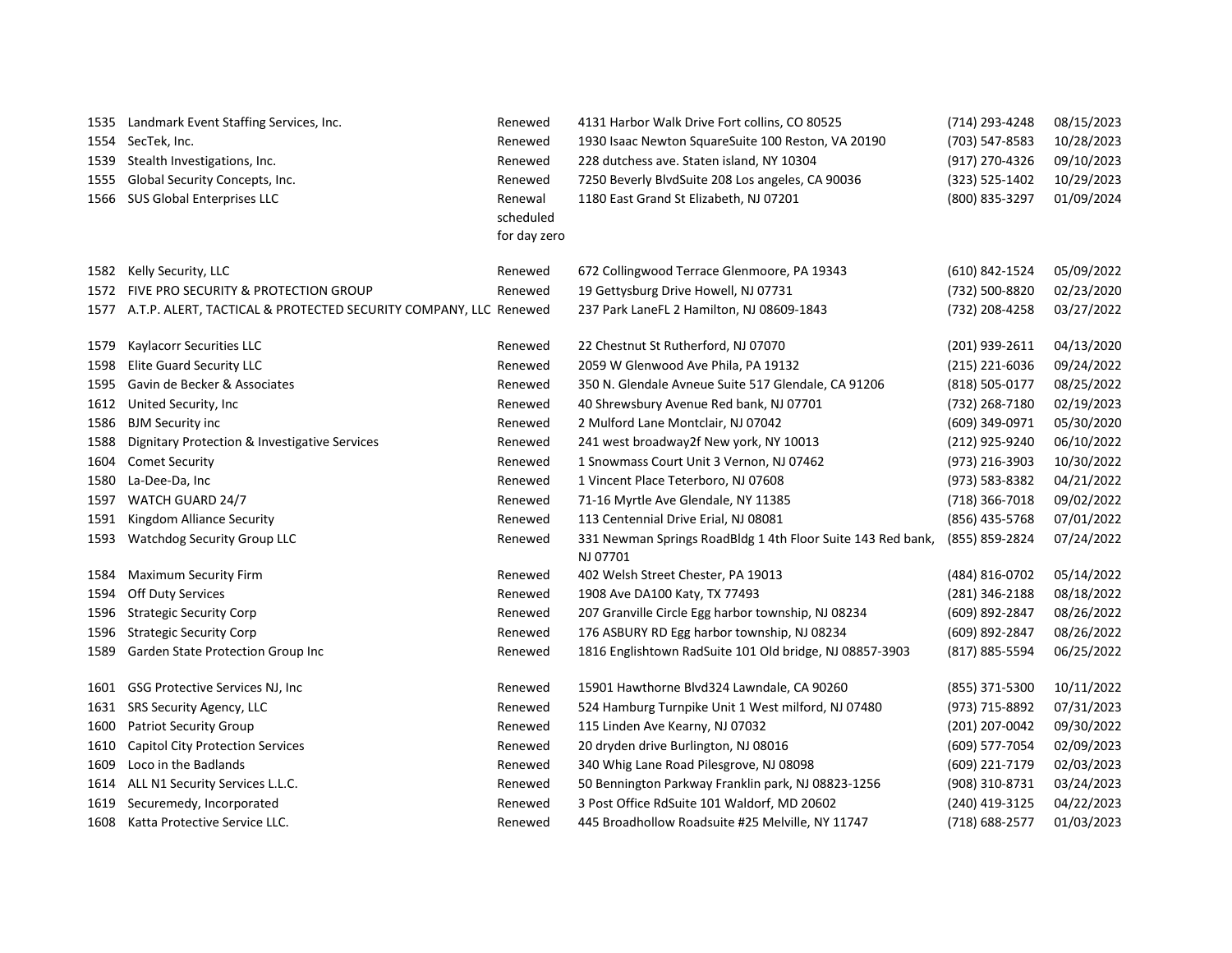| 1667 | <b>State Security Agency</b>                                     | Renewed      | 70-21 Austin Street3rd Floor Forest hills, NY 11375      | (718) 268-8080   | 06/06/2022 |
|------|------------------------------------------------------------------|--------------|----------------------------------------------------------|------------------|------------|
| 1620 | <b>Maximal Security Services</b>                                 | Renewed      | Lafayette Mills Rd77 Manalapan, NJ 07726                 | (732) 318-0546   | 04/20/2023 |
| 1652 | CITY INVESTIGATIONS AND SECURITY, INC.                           | Renewed      | 333 DOANE AVE Staten island, NY 10308                    | (718) 787-0070   | 01/19/2022 |
| 1622 | <b>K&amp;H Security Solutions</b>                                | Renewed      | 336 Godwin Avenue Midland park, NJ 07432                 | $(212)$ 390-0011 | 06/01/2023 |
| 1617 | Praetorian Agency LLC                                            | Renewed      | 413 Chestnut Dr Lanoka harbor, NJ 08734                  | (609) 622-6420   | 04/14/2023 |
| 1618 | IBI Secured Transport, Inc                                       | Renewed      | 814 Silvia Street Ewing, NJ 08628                        | (609) 883-1100   | 04/20/2023 |
| 1626 | Trionaid Associates, Inc.                                        | Renewed      | 616 Washington Street Toms river, NJ 08753               | (732) 998-8406   | 07/22/2021 |
| 1621 | <b>Bushido Management</b>                                        | Renewed      | 68 davison street Garfield, NJ 07026                     | (201) 406-4676   | 04/29/2023 |
|      | 1616 Triple Canopy, Inc.                                         | Renewed      | 12018 Sunrise Valley Dr. Suite 140 Reston, VA 20191      | (703) 673-5000   | 04/02/2023 |
| 1623 | Sherwood Security LLC                                            | Renewed      | 428 Middle Branch Drive Forked river, NJ 08731           | (732) 535-8113   | 06/05/2023 |
| 1641 | Triton Security & Investigations                                 | Renewed      | 622 Cooper St.1st. Floor Camden, NJ 08102                | (732) 648-6471   | 10/01/2023 |
| 1710 | SAMMED PROTECTIVE SERVICES INC.                                  | Renewed      | 131-21 ROCKAWAY BLVD South ozone park, NY 11420          | (718) 529-8505   | 06/08/2023 |
| 1635 | Globe Investigation & Security Services inc.                     | Renewed      | 335 east 5th Street2F New york new york, NY 10003        | (718) 547-8411   | 08/17/2023 |
| 1693 | Intelligent Security Solutions LLC                               | Renewed      | 201 Piermont RoadSuite 5 Cresskill, NJ 07626             | (201) 906-9085   | 02/13/2023 |
| 1693 | Intelligent Security Solutions LLC                               | Renewed      | 201 Piermont RoadSuite 5 Cresskill, NJ 07626             | (201) 906-9085   | 02/13/2023 |
| 1647 | Metropolitan Security Services, Inc.                             | Renewed      | 100 East Tenth StreetSuite 400 Chattanooga, TN 37402     | (423) 702-8200   | 12/11/2023 |
| 1649 | International Proactive Security, Inc.                           | Renewal      | 16-00 Route 208 SouthSuite 301 Fair lawn, NJ 07410       | (201) 967-7800   | 01/05/2024 |
|      |                                                                  | scheduled    |                                                          |                  |            |
|      |                                                                  | for day zero |                                                          |                  |            |
| 1627 | <b>CHPSB INC</b>                                                 | Renewed      | 6 WILLOW STREETSUITE 2 Moonachie, NJ 11572               | (516) 594-9757   | 07/24/2023 |
|      | 1633 Allied Universal Executive Protection and Intelligence, Inc | Renewed      | 1 Meadowlands PlazaSuite 200 East rutherford, NJ 07073   | (425) 296-3017   | 08/10/2023 |
|      |                                                                  |              |                                                          |                  |            |
|      | 1638 D.B. Sontz Security & Investigations LLC.                   | Renewed      | 103 Lilac Drive Toms river, NJ 08753                     | (917) 974-6765   | 09/21/2023 |
| 1637 | Centerra Group, LLC                                              | Renewed      | 13530 Dulles Technology DriveSuite 500 Herndon, VA 20171 | (703) 673-5000   | 09/21/2023 |
|      |                                                                  |              |                                                          |                  |            |
| 1632 | Keith R Gunsten Investigations and Security Services, LLC        | Renewed      | 57 Vincent Court Little egg harbor, NJ 08087-3031        | (609) 709-2245   | 08/03/2023 |
| 1629 | ISS Action, Inc.                                                 | Renewed      | 158-12 Rockaway Blvd. Queens, NY 11434                   | (718) 978-3000   | 07/24/2023 |
| 1639 | Echelon Protection & Surveillance, LLC                           | Renewed      | 542 N. Lewis Rd.Suite 103 Limerick, PA 19468             | (610) 831-0277   | 09/29/2023 |
| 1644 | RM INVESTIGATIONS LLC                                            | Renewed      | 20 Leonard St. North haledon, NJ 07508                   | (201) 248-6845   | 11/13/2021 |
| 1640 | Cornerstone Security & Investigations LLC                        | Renewed      | 185 Bridge Plaza North208 Fort lee, NJ 07024             | (201) 474-2778   | 09/30/2021 |
| 1708 | <b>East Coast Protection Services</b>                            | Renewed      | 1518 4th Avenue Asbury park, NJ 07712-4962               | (732) 272-8358   | 06/13/2023 |
| 1662 | International Security Associates, Inc.                          | Renewed      | 130 East 59th Street New york, NY 10022                  | (212) 355-7247   | 04/26/2022 |
| 1653 | Lane's Special Security Services, LLC                            | Pending      | 1 Granby Lane Willingboro, NJ 08046                      | (609) 503-0862   | 04/19/2022 |
|      |                                                                  | Renewal      |                                                          |                  |            |
| 1655 | MALCA-AMIT ARMORED, INC.                                         | Renewed      | 70 CLINTON ROAD Fairfield, NJ 07004                      | (718) 525-6400   | 03/10/2022 |
|      | 1666 ISS Security of Texas, LLC                                  | Renewed      | 17521 Hwy 69 SouthB-1 Suite #200 Tyler, TX 75703         | (866) 960-0159   | 05/13/2020 |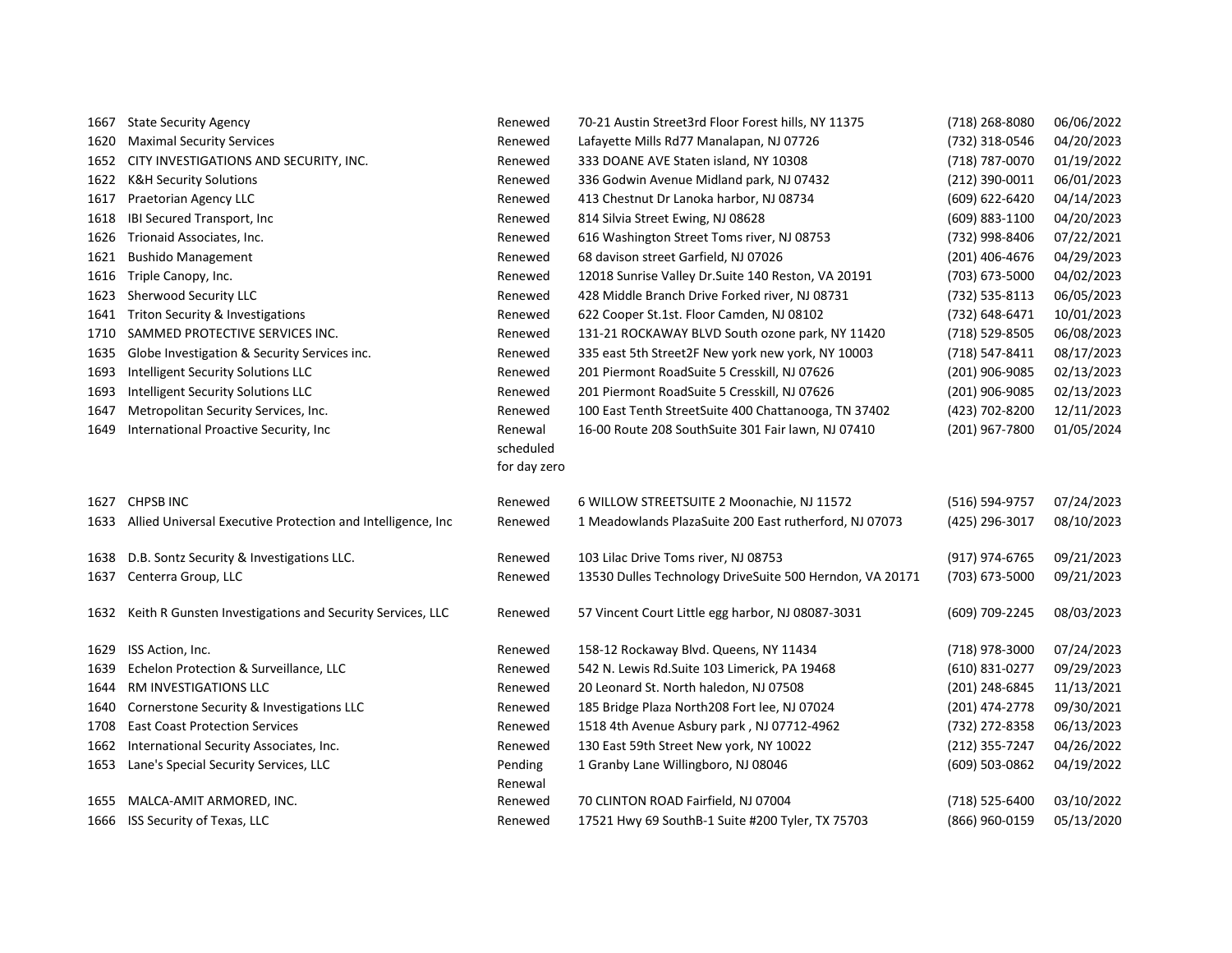| 1659 | Allstar Security & Consulting Inc.               | Renewed  | 322 Sinclair Ct. Morganville, NJ 07751               | $(212)$ 616-7031 | 03/31/2022 |
|------|--------------------------------------------------|----------|------------------------------------------------------|------------------|------------|
| 1672 | <b>Adamas Security</b>                           | Renewed  | 121 Newark AveSuite 545 Jersey city, NJ 07302        | (201) 645-5645   | 06/11/2022 |
| 1665 | OnPointServices II, LLC                          | Renewed  | 1219 Liberty Ave Hillside, NJ 07205                  | (908) 355-0650   | 04/27/2022 |
| 1686 | <b>Powell Security Alliance</b>                  | Renewed  | 199 Halsey StreetSuite B Newark, NJ 07102            | (877) 522-7755   | 12/06/2022 |
| 1645 | SECURITY 411                                     | Renewed  | 311 PRINCETON DR Howell, NJ 07731                    | (800) 658-9481   | 11/25/2023 |
| 1660 | Odom Private Detective and Security Services     | Renewed  | po box 112 Dunellen, NJ 08812                        | (973) 978-7800   | 03/31/2022 |
| 1676 | <b>Six Point Security</b>                        | Renewed  | 20 Banta PlaceSuite 202 Hackensack, NJ 07601         | (917) 324-2193   | 08/04/2022 |
| 1663 | Guard Ex Security, Inc.                          | Renewed  | 26 Park StreetSuite 2021 Montclair, NJ 07042         | (973) 767-3933   | 04/26/2022 |
| 1661 | Y and R Security LLC                             | Renewed  | 216 river ave Lakewood, NJ 08701                     | (732) 987-3929   | 04/18/2022 |
| 1674 | <b>Trend Executive Protection Services</b>       | Renewed  | 520 Aa Deakins Road Jonesborough, TN 37659           | (732) 503-1408   | 06/29/2022 |
| 1669 | <b>RYDAN Security Inc.</b>                       | Renewed  | 131-19 Jamaica Ave2nd Floor Richmond hill, NY 11414  | (718) 805-8090   | 06/10/2022 |
| 1668 | <b>Blackstone Security LLC</b>                   | Renewed  | 710 Augusta Circle Mount laurel, NJ 08054            | (609) 707-2417   | 06/08/2022 |
| 1680 | <b>Executive Security Agency, LLC</b>            | Renewed  | 153 walnut street Newark, NJ 07105-1213              | (973) 242-0123   | 10/12/2022 |
| 1678 | Michael Barbire Security Agency, LLC             | Renewed  | 480 Central Ave Carlstadt, NJ 07072-0707             | (201) 741-4539   | 10/04/2022 |
| 1679 | JVE Security, LLC                                | Renewed  | 5803 Coventry Way Mt. laurel, NJ 08054               | (609) 314-7346   | 10/05/2022 |
| 1681 | Anthony's Detective Agency, LLC                  | Renewed  | 242 Butler Blvd Bayville, NJ 08721-3108              | (732) 473-1555   | 10/24/2022 |
| 1720 | Wagner Monitoring Services, Inc.                 | Renewed  | 1385 Hwy. 35 #279 Middletown, NJ 07748               | (732) 585-3582   | 09/25/2023 |
| 1702 | New Jersey Security Services LLC                 | Renewed  | 145 Miller streetBldg 2 Elizabeth, NJ 07201          | (908) 227-0345   | 04/11/2021 |
| 1690 | Lockdown Patrol INC                              | Renewed  | 111 Town Square PlaceSte 1203 Jersey city, NJ 07310  | (917) 620-8091   | 02/07/2023 |
| 1690 | Lockdown Patrol INC                              | Renewed  | 111 Town Square PlaceSte 1203 Jersey city, NJ 07310  | (917) 620-8091   | 02/07/2023 |
| 1689 | American Security Programs Inc.                  | Renewed  | 1881 Campus Commons Drive Suite 105 Reston, VA 20191 | (703) 955-5442   | 02/06/2023 |
| 1689 | American Security Programs Inc.                  | Renewed  | 1881 Campus Commons Drive Suite 105 Reston, VA 20191 | (703) 955-5442   | 02/06/2023 |
| 1688 | <b>Black Tie Protection LLC</b>                  | Renewed  | 365 Cedar Swamp Road Jackson, NJ 08527               | (347) 631-0180   | 01/26/2023 |
| 1691 | Alutiiq Advanced Security Solutions, LLC.        | Renewed  | 3909 Arctic Blvd Anchorage, AK 99503                 | (907) 762-9415   | 02/08/2023 |
| 1696 | <b>Quality Security</b>                          | Renewed  | 385 New Brunswick Ave Fords, NJ 08837                | (732) 259-1758   | 03/22/2023 |
| 1703 | Monarch Security                                 | Renewed  | 65 Westcott Street East orange, NJ 07017             | (973) 704-9221   | 04/27/2023 |
| 1861 | <b>Exceptional Security Service LLC.</b>         | Licensed | 1215 Liberty Ave Hillside, NJ 07205                  | (908) 289-3453   | 07/31/2022 |
| 1692 | Assurance Security and Investigative Services    | Renewed  | 64 Briarwood Terrace Cedar grove, NJ 07009           | (973) 986-3965   | 02/10/2023 |
| 1700 | Terminal Security Solutions, Inc.                | Renewed  | 3806 Worsham Ave Long beach, CA 90808                | $(310)$ 816-6500 | 04/05/2023 |
| 1730 | <b>Colt Security Services</b>                    | Renewed  | 1692 hwy 88 w suite11 Brick, NJ 08724                | (732) 840-4000   | 02/01/2022 |
| 1695 | <b>Ironrock Security</b>                         | Renewed  | 548 Seton Circle Lakewood, NJ 08701                  | (732) 820-7625   | 03/23/2023 |
| 1707 | McCray Global Protection Corp.                   | Renewed  | 3 3rd streetSuite 280 Bordentown, NJ 08505           | (833) 832-6647   | 06/02/2023 |
| 1705 | <b>Creative Solutions Investigative Services</b> | Renewed  | 520 Speedwell Avenue Morris plains, NJ 07950         | (973) 404-0878   | 05/16/2021 |
| 1699 | United Security Services Incorporated            | Renewed  | 1550 S Indiana Ave Chicago, IL 60605                 | (312) 922-8558   | 03/31/2023 |
| 1684 | Primo Security Agency                            | Renewed  | 428 Innes Road Wood ridge, NJ 07075                  | (201) 896-2545   | 11/29/2022 |
|      | 1722 ALBORO NATIONAL                             | Renewed  | 3602 E TREMONT AVENUE Bronx, NY 10465                | (718) 215-1610   | 10/20/2023 |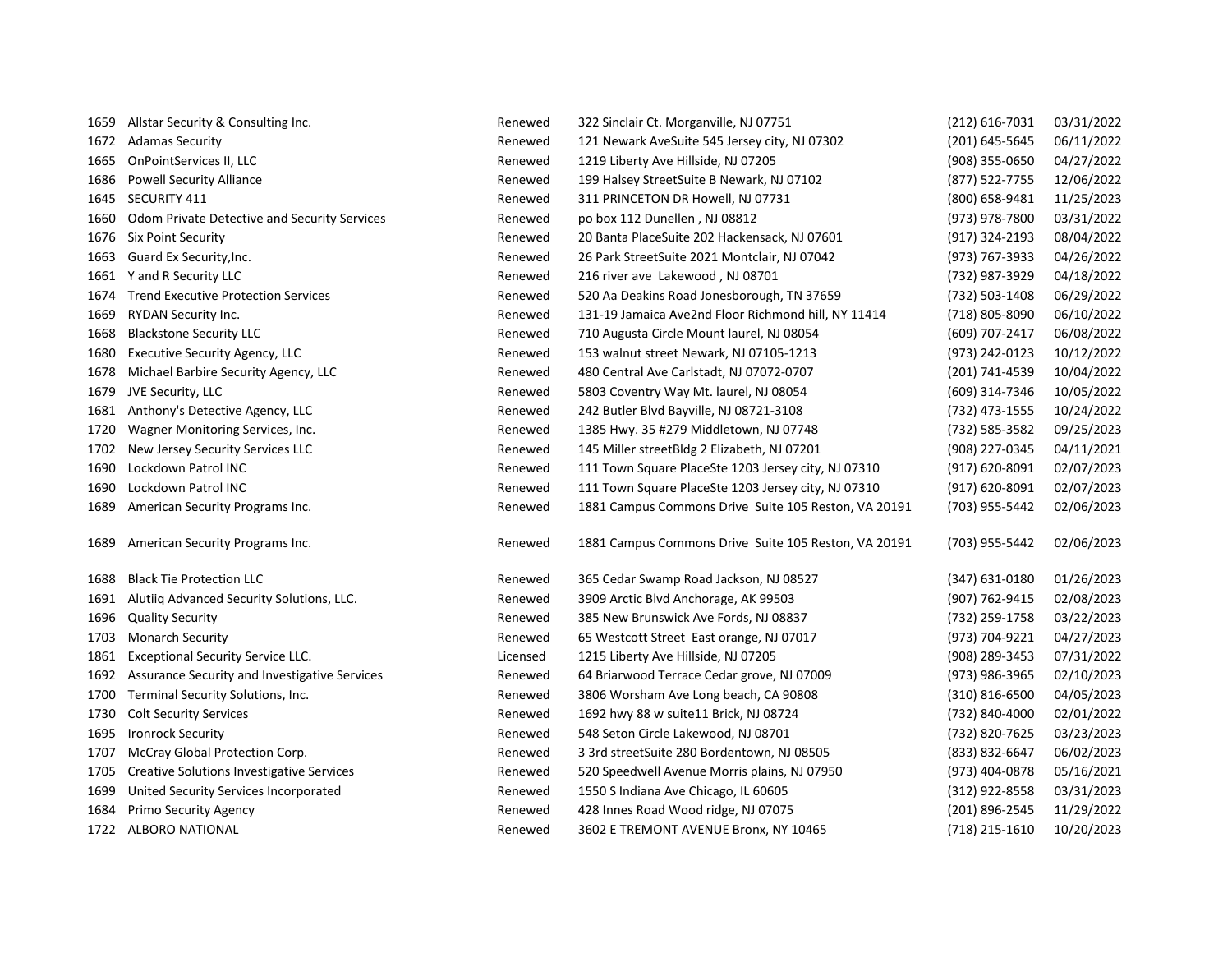|      | 1712 Northeastern Protective Services, L.L.C.      | Renewed  | 20 Lawrence Avenue Lawrenceville, NJ 08648                       | (609) 480-9431 | 07/13/2023 |
|------|----------------------------------------------------|----------|------------------------------------------------------------------|----------------|------------|
|      | 1706 Legion Security LLC                           | Renewed  | 5 Parke Road Oxford, NJ 07863                                    | (908) 399-2574 | 05/18/2023 |
| 1709 | U.S.A. Security Services, INC.                     | Renewed  | 240 FRISCH CT Suite 303 Paramus, NJ 07652                        | (201) 343-4777 | 06/15/2023 |
|      | 1721 Overwatch Services, LLC                       | Renewed  | 2311 Adam Clayton Powell Blvd Suite 2 New york city, NY<br>10030 | (347) 448-5494 | 10/05/2023 |
| 1719 | <b>BatSec LLC</b>                                  | Renewed  | 465 North Bridge Street P.O.Box 6023 Bridgewater, NJ 08870       | (732) 921-7161 | 09/20/2023 |
|      | 1714 John Cutter Investigations                    | Renewed  | 355 Lexington Ave402 New york, NY 10017                          | (212) 913-9708 | 07/28/2023 |
| 1701 | Accomplished Investigative Services LLC            | Renewed  | 263 Naughright Road Long valley, NJ 07853                        | (973) 975-2326 | 04/09/2023 |
| 1723 | Prime Holdings LLC                                 | Renewed  | 29 Upland Ave Metuchen, NJ 08840                                 | (973) 494-1294 | 11/03/2023 |
| 1717 | Homeland Intelligence and Protective Services, LLC | Renewed  | 139 S. McDonald Street Mcdonald, PA 15057                        | (724) 568-7233 | 09/07/2023 |
| 1715 | Security One Protection Group LLC                  | Renewed  | 716 McCormick Dr Toms river, NJ 08753                            | (908) 330-1158 | 08/07/2021 |
| 1713 | TruView BSI LLC                                    | Renewed  | 390 RXR Plaza Uniondale, NY 11556-0390                           | (516) 289-0273 | 07/24/2023 |
| 1724 | Dothan Security, Inc.                              | Renewed  | 600 W. Adams Street Dothan, AL 36303                             | (334) 793-5720 | 11/13/2023 |
| 1711 | Blue Line Security Consulting LLC                  | Renewed  | 610 Bayview Dr Toms river, NJ 08753                              | (973) 819-8292 | 07/07/2023 |
| 1729 | Moore Assured Protection LLC                       | Renewed  | 8581 Catlemill Cir Nottingham, MD 21236-2606                     | (443) 356-0255 | 01/12/2022 |
|      | 1725 SUPREME A. SECURITY LLC                       | Renewed  | 1931 MOTT AVENUESuite 405 Far rockaway, NY 11691                 | (718) 600-9919 | 11/24/2023 |
| 1727 | Devin Jordan Security LLC                          | Licensed | 25 Congress LN South river, NJ 08882                             | (732) 698-8992 | 01/02/2020 |
| 1737 | <b>Prestige Private Security</b>                   | Renewed  | 1431 East 2nd Street Plainfield, NJ 07062                        | (908) 322-2017 | 05/19/2022 |
| 1755 | SIRIUS DIGNITARY SECURITY SERVICE LLC              | Licensed | 944 S Wakefield Street Suite #200 Arlington, VA 22204            | (571) 830-9200 | 08/31/2020 |
| 1758 | Security USA NJ, Inc.                              | Renewed  | 336 West 37th Street New york, NY 10018                          | (212) 594-4475 | 09/06/2022 |
| 1731 | Infinity Protection Services Inc.                  | Pending  | 355 Communipaw Ave Jersey city, NJ 07304                         | (917) 346-1371 | 06/06/2022 |
|      |                                                    | Renewal  |                                                                  |                |            |
| 1759 | Viking Security Alarms LLC                         | Renewed  | 200 Avenue L Newark, NJ 07105                                    | (888) 482-7381 | 09/10/2022 |
| 1749 | UNITED NORTH SECURITY SERVICE LLC,                 | Renewed  | 145 Congress Ave Providence, RI 02907                            | (401) 429-5019 | 05/24/2022 |
| 1747 | BATHSHUA BUSSINESS GROUP INC.                      | Renewed  | 1104 PACIFIC STREET Brooklyn, NY 11238                           | (718) 513-3152 | 06/22/2022 |
| 1777 | <b>Black Tie Protection Services Inc.</b>          | Renewed  | 9 Amy Todt Monroe, NY 10950                                      | (845) 782-3909 | 01/10/2023 |
| 1726 | UnderCoverComfort OTP                              | Renewed  | 39 Lee Hill Road Andover, NJ 07821-3540                          | (201) 898-0556 | 11/25/2023 |
| 1740 | <b>Steadfast Security</b>                          | Renewed  | 563 Soundview Ave Bronx, NY 10473                                | (718) 877-8581 | 05/31/2022 |
| 1741 | Eagle Eye Security Agency                          | Renewed  | 33 Homestead Park Newark, NJ 07108                               | (973) 583-6250 | 06/01/2022 |
| 1739 | Red Hawk Protection Solutions LLC                  | Renewed  | 309 Fellowship Road Floor 2 Mt. laurel, NJ 08054                 | (856) 533-2364 | 05/30/2022 |
| 1738 | SWATA, LLC                                         | Renewed  | 5243 W Running brook rd #301 Columbia, MD 21044                  | (800) 774-2614 | 05/26/2022 |
| 1784 | Vets Securing America, Inc.                        | Renewed  | 10803 Gulfdale Suite 125 San antonio, TX 78216                   | (800) 441-1808 | 02/06/2023 |
| 1742 | J & A Commercial Building Maintenance LLC          | Renewed  | 475 Lehigh Avenue Union, NJ 07083                                | (866) 550-7707 | 06/19/2022 |
| 1775 | <b>Prime Protection Security</b>                   | Licensed | 221 Boardmoor Ct. Suite 7 Union, NJ 07083                        | (908) 230-0127 | 12/17/2020 |
| 1732 | Sentinel Consulting, LLC                           | Licensed | 97 Woodland Dr. Fair haven, NJ 07704                             | (609) 709-5497 | 03/15/2020 |
|      | 1757 BLLP LLC                                      | Renewed  | 2 Johnston Drive Morristown, NJ 07960                            | (917) 734-4034 | 09/05/2022 |
|      |                                                    |          |                                                                  |                |            |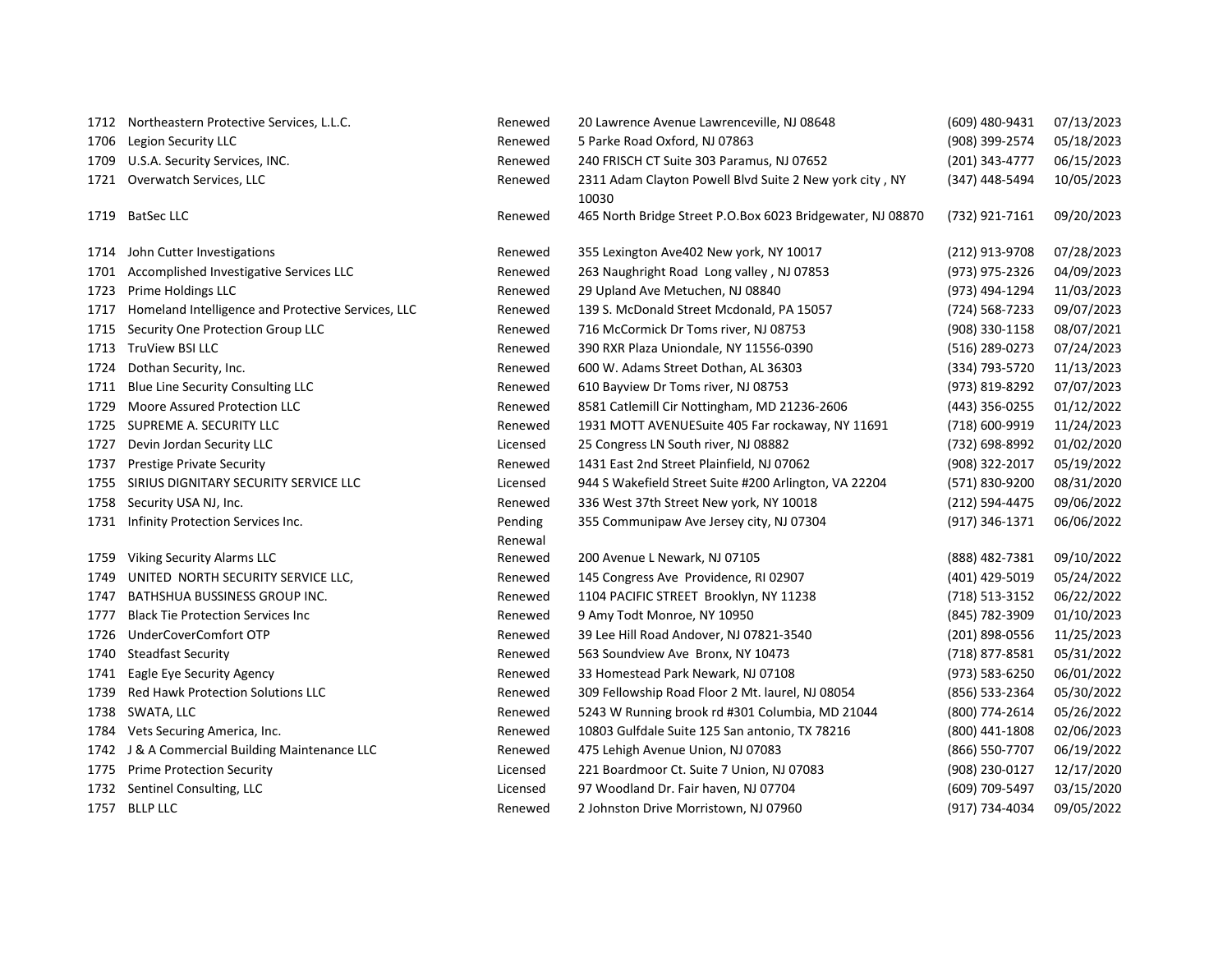1728 Global Security Solutions, Inc **Renewal** 

scheduled for day zero 152 West 36th Street Suite# 305 New york, NY 10018 (516) 315-2836 01/11/2024

|      | 1751 White Shark Security                           | Renewed  | 26 Samantha Lane Staten island, NY 10309                   | (718) 987-4278 | 07/18/2022 |
|------|-----------------------------------------------------|----------|------------------------------------------------------------|----------------|------------|
| 1743 | VERA SECURITY Services, Inc.                        | Renewed  | 147-04 ROCKAWAY BLVD. Jamaica, NY 11436-1634               | (718) 785-4196 | 06/21/2022 |
| 1752 | Drone security service inc                          | Renewed  | 480 Targee street Staten island, NY 10304                  | (718) 727-7255 | 08/02/2022 |
| 1772 | Interprobe Inc                                      | Licensed | 486 Mine Rd Asbury, NJ 08802                               | (908) 735-2800 | 12/06/2020 |
| 1778 | <b>Gotham Protection LLC</b>                        | Licensed | 37 BONN PLACE Weehawken, NJ 07086                          | (201) 463-3021 | 01/11/2021 |
| 1754 | Odeon Security LLC                                  | Renewed  | 44 Court Street Suite 1217 Brooklyn, NY 11201              | (718) 812-2301 | 08/24/2022 |
| 1764 | 91 security                                         | Licensed | 186 east 6th street Clifton, NJ 07011                      | (973) 851-3121 | 10/01/2020 |
| 1750 | Kenney Protective Agency                            | Renewed  | 1 Jereco Dr. Bridgeton, NJ 08302                           | (856) 283-8481 | 07/10/2022 |
| 1733 | <b>TriShield Security &amp; Protection Services</b> | Renewed  | 380 S. Post Rd. Princeton jct., NJ 08550                   | (844) 584-9800 | 03/16/2022 |
| 1760 | Fortis Protection Group LLC                         | Renewed  | 4 lorali Way Monroe twp, NJ 08831                          | (908) 616-0930 | 09/17/2022 |
| 1753 | <b>Global Knights Security Services</b>             | Renewed  | 160 Eagle Rock AvenueSuite 504 Roseland, NJ 07068-3306     | (201) 926-1277 | 08/23/2022 |
| 1735 | <b>Garrison Security Group</b>                      | Renewed  | 300 Fresh Ponds Road North brunswick, NJ 08902             | (732) 961-1886 | 04/09/2022 |
| 1736 | 20/20 Security and Investigations, LLC              | Renewed  | 122 Pine Brook Road Montville, NJ 07045                    | (973) 951-6574 | 05/01/2022 |
| 1761 | <b>ISSM Protective Services Inc</b>                 | Renewed  | 1376 Lakewood Rd Toms river, NJ 08755                      | (718) 564-6000 | 09/21/2022 |
| 1763 | <b>Eyewatch Protection</b>                          | Renewed  | 104 Bala ave 2nd floor front Bala cynwyd, PA 19004         | (610) 664-3418 | 09/26/2022 |
| 1746 | Pace Consulting Security Solutions LLC.             | Renewed  | 80 Dreahook Road White house station, NJ 08889             | (732) 558-9139 | 06/21/2022 |
| 1770 | North American Security and Investigations, Inc.    | Renewed  | 550 E. Carson Plaza Dr #222 Carson, CA 90746               | (323) 634-1911 | 11/26/2022 |
| 1769 | Synergy Security Solutions Inc.                     | Renewed  | 99 MADISON AVE New york, NY 10016                          | (646) 988-0438 | 11/23/2022 |
| 1765 | Westmoreland Protection Agency, Inc.                | Renewed  | 2500 N. University Drive Suite 4 Sunrise, FL 33322-3003    | (954) 318-0532 | 10/03/2022 |
| 1771 | <b>JSA Security Agency LLC</b>                      | Renewed  | 115 Stanton Avenue Piscataway, NJ 08854                    | (848) 237-7374 | 11/30/2022 |
| 1748 | Stallion Security and Investigations INC.           | Licensed | 228 Fisher Avenue Staten island, NY 10307                  | (917) 297-7910 | 07/03/2020 |
| 1773 | J & O SECURITY SERVICES, INC.                       | Renewed  | 4557 WHITE PLAINS ROAD Bronx, NY 10470                     | (718) 231-1299 | 12/06/2022 |
| 1794 | Mid-Atlantic Security Agency, LLC                   | Renewed  | 1726 Reisterstown Road Suite 211 Pikesville, MD 21208-2987 | (443) 277-7920 | 03/27/2023 |
| 1762 | Dahlcore                                            | Renewed  | 60 Bay Street Staten island, NY 10301                      | (646) 531-6324 | 09/25/2022 |
| 1806 | Leonard & Green LLC                                 | Renewed  | 7 Saratoga Ave Bound brook, NJ 08805                       | (732) 236-3059 | 06/09/2023 |
| 1780 | Invictus Intelligence Services LLC                  | Licensed | 333 Preston Ave-unit 2 Voorhees, NJ 08043                  | (856) 291-1776 | 01/17/2021 |
| 1781 | <b>ACTS Airport Services</b>                        | Renewed  | 1669 Phoenix Pkwy Ste 104 College park, GA 30349           | (770) 991-4512 | 01/17/2023 |
| 1779 | Argus Investigative Services Inc.                   | Renewed  | 1988 Route 22 East Scotch plains, NJ 07076                 | (908) 322-9003 | 01/11/2023 |
| 1790 | Global Operations Security Services Inc.            | Renewed  | 54 West 39th Street New york, NY 10018                     | (212) 822-3555 | 03/18/2023 |
| 1756 | <b>BMack Investigations, LLC</b>                    | Renewed  | 38 Fairfield Avenue Cranford, NJ 07016                     | (908) 721-2802 | 09/04/2022 |
| 1786 | NY Alarm Response Corp                              | Renewed  | 16-03 Francis Lewis Blvd. Whitestone, NY 11357             | (718) 472-5630 | 02/22/2023 |
|      | 1766 C.O.P.S. LLC                                   | Renewed  | 524 8th Ave Galloway, NJ 08205                             | (609) 837-7474 | 10/15/2022 |
|      |                                                     |          |                                                            |                |            |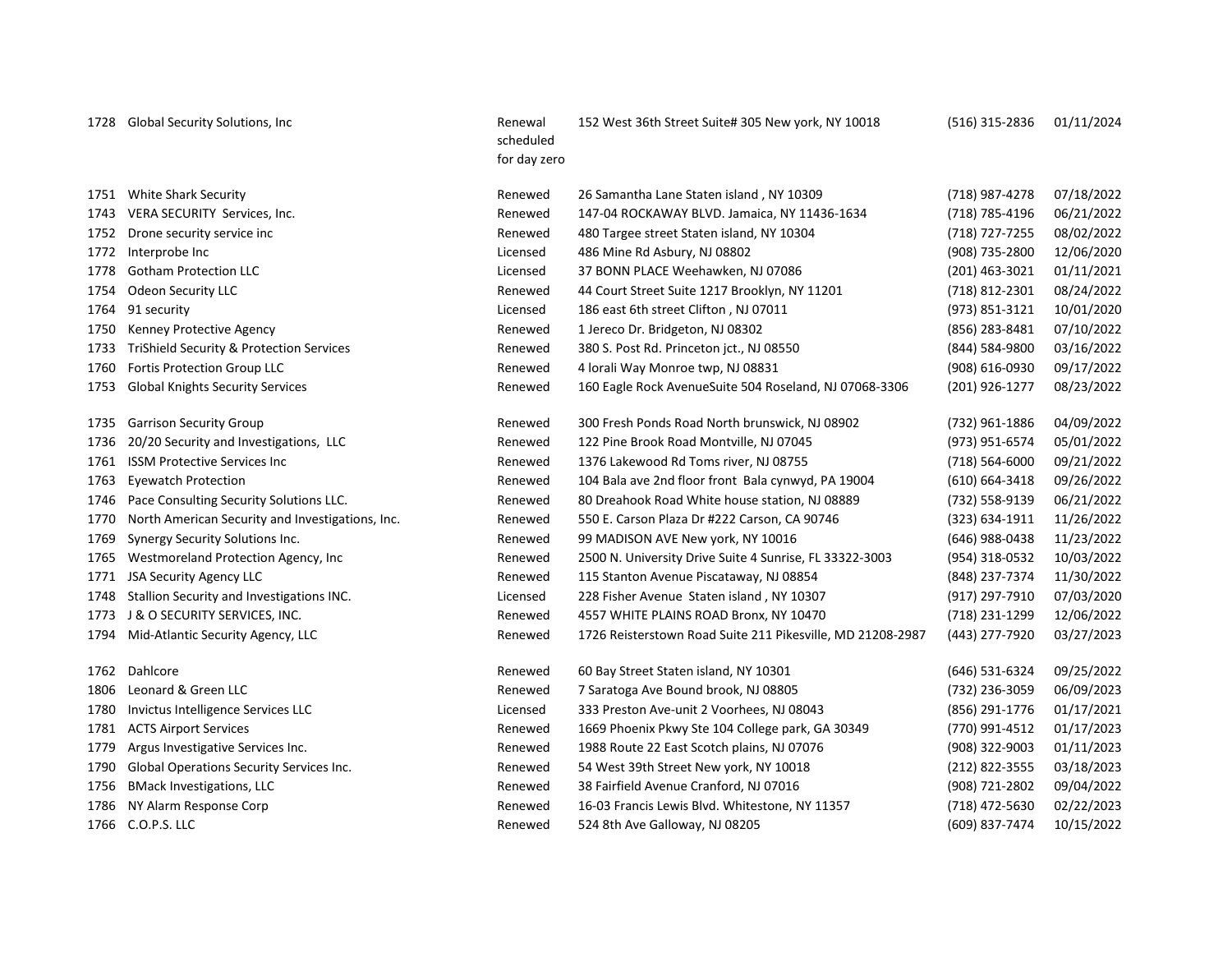| 1767 | <b>Blue Streak Security LLC</b>                  | Renewed  | 9 Deal Ave Oceanport, NJ 07757                          | (743) 822-7714 | 10/24/2022 |
|------|--------------------------------------------------|----------|---------------------------------------------------------|----------------|------------|
|      | 1814 AFIMAC U.S. INC.                            | Renewed  | 15830 Foltz PKWY Strongsville, OH 44149                 | (440) 878-7600 | 06/07/2023 |
| 1795 | <b>DAKK Security</b>                             | Renewed  | P.O. Box 314 Augusta, NJ 07822                          | (973) 670-0874 | 03/29/2023 |
| 1785 | Maxxi Building Security & Management Corp        | Licensed | 353W 48th Street Suite 306 New york, NY 10036           | (347) 682-4939 | 02/15/2021 |
| 1792 | Castillo Security Services Ltd.                  | Renewed  | 163 Burlington Path Rd. Suite K Cream ridge, NJ 08514   | (646) 236-6400 | 03/20/2023 |
| 1797 | Amour Security Management Inc.                   | Renewed  | 56 Broad St. Bloomfield, NJ 07003                       | (862) 262-2272 | 04/10/2023 |
| 1776 | SELECTIVE SUBPOENA & INVESTIGATIVE SERVICE, INC. | Renewed  | 31-C BERLIN ROAD Cherry hill, NJ 08034                  | (856) 428-6464 | 01/07/2023 |
| 1787 | Patronus Systems Inc.                            | Licensed | 3000 N Wickham Rd Suite 8 Melbourne, FL 32935           | (321) 425-4654 | 02/25/2021 |
| 1793 | <b>Admiral Security Services</b>                 | Renewed  | 64 Ridge Road North Arlington North arlington, NJ 07031 | (888) 471-1128 | 03/25/2023 |
| 1812 | P. G. Security, Inc.                             | Renewed  | 212 N Federal Hwy Deerfield beach, FL 33441             | (754) 600-5490 | 07/15/2023 |
| 1804 | <b>RCC Security LLC</b>                          | Renewed  | 333 Fouth Ave Bellmawr, NJ 08031                        | (609) 970-9499 | 05/30/2023 |
| 1789 | <b>CPS Security LLC</b>                          | Renewed  | 2950 Hamilton Boulevard South plainfield, NJ 07080      | (732) 579-3461 | 03/06/2023 |
| 1828 | <b>Manning Enterprise</b>                        | Renewed  | 826 South 10th Street Newark, NJ 07108                  | (973) 583-9657 | 10/28/2023 |
|      | 1791 GLSL INC                                    | Renewed  | 256-03 87TH AVE Floral park, NY 11001                   | (917) 941-7047 | 03/19/2023 |
| 1783 | <b>Armed Guardian Security</b>                   | Renewed  | 250 Spruce Avenue Maple shade, NJ 08052                 | (609) 217-6780 | 01/30/2023 |
| 1796 | <b>KJS Security LLC</b>                          | Renewed  | 11 Mohegan Trail Saddle river, NJ 07458                 | (201) 707-2480 | 04/08/2023 |
| 1801 | <b>GLOBAL STATE SECURITY Ltd</b>                 | Renewed  | 85 West Forest Ave suite 1 Englewood, NJ 07631          | (917) 613-3509 | 05/06/2023 |
| 1800 | Blue Hawk Security Specialists, LLC              | Renewed  | 2 Raymond Court Englishtown, NJ 07726                   | (973) 558-7827 | 05/01/2023 |
| 1799 | West Coast East Security Consultants             | Renewed  | 586 N. Maple Avenue East orange, NJ 07017               | (917) 382-3143 | 04/30/2023 |
| 1811 | Allboro Security Agency                          | Renewed  | 56 Ferry St Newark, NJ 07105                            | (201) 344-3488 | 06/24/2023 |
|      | 1807 XL Consultants Ltd                          | Licensed | 38 South Main Street Pearl river, NY 10965              | (845) 521-1534 | 06/11/2021 |
| 1798 | Big Time Protection Inc.                         | Renewed  | 47 Bonn Pl Weehawken, NJ 07086                          | (201) 952-6378 | 04/22/2023 |
| 1803 | 3G Security, LLC                                 | Renewed  | 14 Stockade Road Warren, NJ 07059                       | (908) 507-8303 | 05/13/2023 |
| 1821 | <b>Argus Security Solutions LLC</b>              | Renewed  | 28 May St Edison, NJ 08837                              | (201) 697-3906 | 08/21/2023 |
| 1810 | <b>Ace Security Solutions</b>                    | Renewed  | 11 Crist ave Hawthorne, NJ 07506                        | (973) 445-2136 | 06/21/2023 |
| 1833 | RMI International Inc                            | Renewed  | 8125 Somerset Blvd Paramount, CA 90723                  | (562) 806-9098 | 12/23/2023 |
| 1817 | <b>CHAPS SERVICES</b>                            | Renewed  | 55 Monmouth RD Oakhurst, NJ 07755                       | (908) 839-8163 | 07/31/2023 |
| 1809 | Erigere Rapidus Solutions, Inc.                  | Renewed  | 7 Donahue Ave Cherry hill, NJ 08002                     | (800) 501-1035 | 06/21/2023 |
| 1805 | Raven Security Agency LLC                        | Renewed  | 2810 Morris Avenue Suite 301C Union, NJ 07083           | (908) 403-0500 | 05/31/2023 |
| 1808 | Maximus Global Services, LLC.                    | Licensed | 4471 NW 36 ST Miami springs, FL 33166                   | (404) 992-4215 | 06/18/2021 |
| 1818 | Angel C Martinez LLC                             | Renewed  | 15 Lawley Drive Lincroft, NJ 07738                      | (908) 343-1615 | 08/12/2023 |
| 1839 | New York Order of Protection Services, Inc.      | Pending  | 3805 Dyre Avenue Bronx, NY 10466-6144                   | (718) 930-9269 | 04/07/2022 |
|      |                                                  | Renewal  |                                                         |                |            |
| 1822 | 609 Security LLC                                 | Renewed  | 2 Loch Arbor Court Waretown, NJ 08758                   | (609) 453-1928 | 08/21/2023 |
| 1826 | Priority 1 Security of NJ LLC                    | Renewed  | 26 Lincoln Ave West milford, NJ 07480                   | (347) 631-6933 | 10/07/2023 |
|      | 1815 ATOSC Group LLC                             | Renewed  | 1901 Central Drive Suite 730 Bedford, TX 76021          | (817) 875-5659 | 07/29/2023 |
| 1819 | <b>Beatty Security LLC</b>                       | Licensed | 1733 W 7th Street Piscataway, NJ 08854                  | (732) 668-2490 | 08/19/2021 |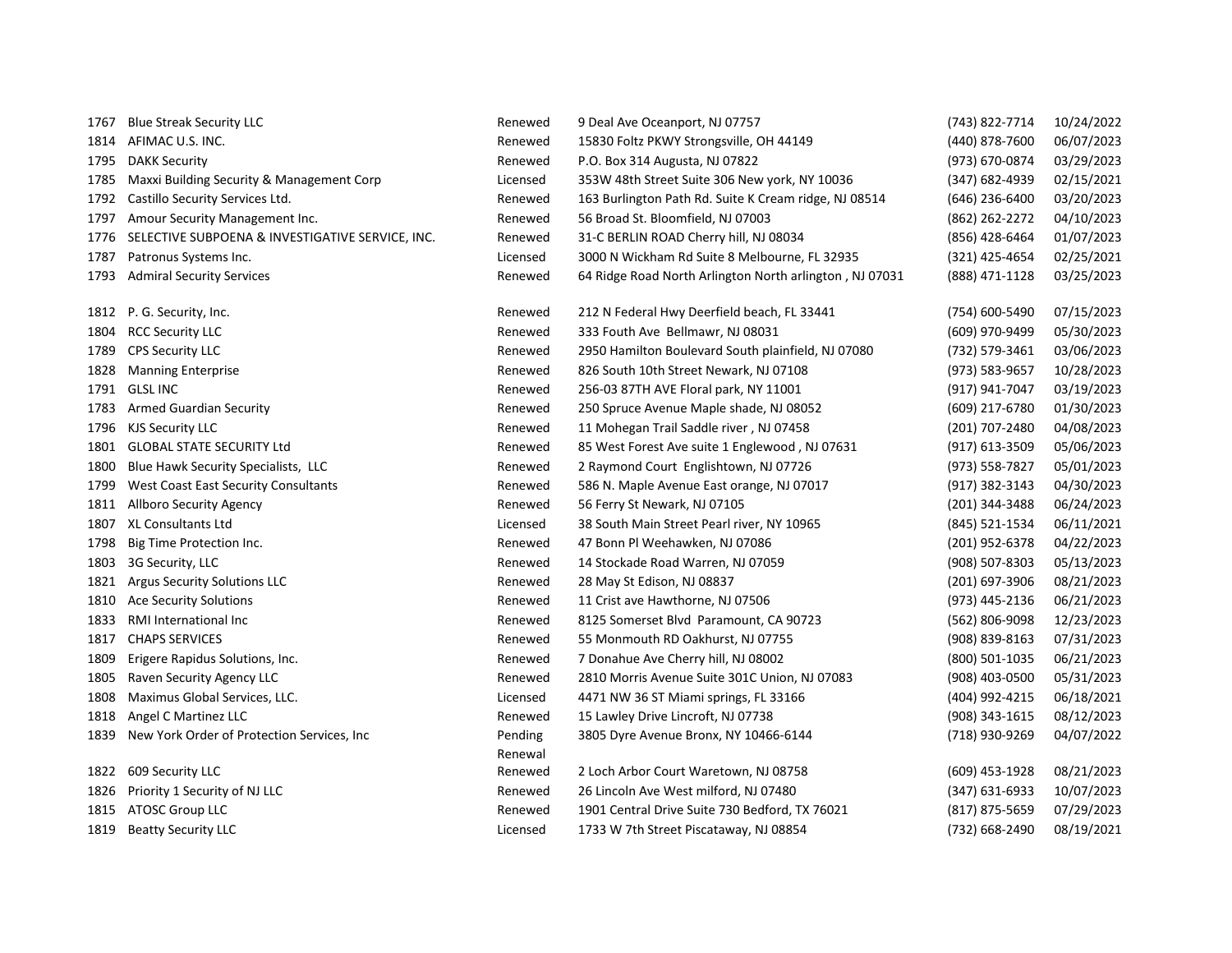| 1825 | JANUS SECURITY SOLUTIONS                       | Licensed     | 14 Hunt Drive Piscataway, NJ 08854                    | (973) 951-0100     | 10/04/2021 |
|------|------------------------------------------------|--------------|-------------------------------------------------------|--------------------|------------|
| 1824 | <b>Events Security Services</b>                | Licensed     | 33 Brandon Ave Livingston, NJ 07039                   | (201) 259-6907     | 10/03/2021 |
| 1823 | Maverick Security and Protective Services, LLC | Licensed     | 22 Chestnut Street Rutherford, NJ 07070               | (201) 939-2611     | 08/27/2021 |
| 1897 | Unifi Security LLC                             | Licensed     | 3 Brewster Rd Terminal B Level 1 Room - next to Delta | (231) 313-5221     | 05/12/2023 |
|      |                                                |              | Baggage Claim Newark, NJ 07114                        |                    |            |
| 1843 | S.A.S. Group LLC                               | Licensed     | 2 Franklin Pl Rutherford, NJ 07070                    | (800) 476-3420     | 02/04/2022 |
| 1838 | Prudential Security, Inc.                      | Licensed     | 20600 Eureka Road Suite #900 Taylor, MI 48180         | (734) 286-6000     | 01/06/2022 |
| 1847 | <b>Edward James Security Associates</b>        | Licensed     | 529 1st St Westfield, NJ 07090                        | (908) 312-0001     | 03/03/2022 |
| 1835 | <b>DWC Enterprises INC</b>                     | Renewed      | Po Box 1293 Maplewood, NJ 07040                       | (862) 205-1376     | 12/30/2023 |
|      | 1813 S.A.F.E.1 Management of Florida           | Licensed     | One EverBank Field Drive Jacksonville, FL 32202       | (904) 633-6182     | 07/19/2021 |
| 1829 | ES Investigations Inc.                         | Renewed      | 2990 Webster Avennue Bronx, NY 10458                  | (516) 858-7337     | 11/07/2023 |
| 1844 | <b>GK9PG - Aviation Services</b>               | Pending      | 2401 Poplar Street Opelika, AL 36804                  | (334) 487-1727     | 05/10/2022 |
|      |                                                | Renewal      |                                                       |                    |            |
| 1831 | MG Security Services, LLC                      | Renewed      | 133 West 25th Street Ny, NY 10001                     | (212) 242-6477     | 12/06/2023 |
| 1836 | APOD Group, LLC                                | Renewal      | 21803 Three Notch Rd Suite B Lexington park, MD 20653 | (240) 776-6206     | 01/02/2024 |
|      |                                                | scheduled    |                                                       |                    |            |
|      |                                                | for day zero |                                                       |                    |            |
| 1816 | <b>Superior Protection Professionals LLC</b>   | Renewed      | 664 Hugo Drive Toms river, NJ 08753                   | (908) 783-1939     | 07/30/2023 |
| 1820 | Diamond Touch Security                         | Renewed      | 3 Columbus CircleFloor 15 New york, NY 10019          | (212) 520-4947     | 08/19/2023 |
| 1878 | <b>EM Protective Services</b>                  | Licensed     | PO Box 324 Hermitage, TN 37076                        | (615) 351-4546     | 01/13/2023 |
|      | 1841 All Star Security Services                | Pending      | 510 Donald Drive Trenton, NJ 08619                    | (609) 584-8539     | 04/27/2022 |
|      |                                                | Renewal      |                                                       |                    |            |
| 1840 | Mainline Private Security, LLC                 | Renewal      | 1600 JFK Blvd Suite 900 Philadelphia, PA 19103        | (215) 735-1417     | 01/13/2024 |
|      |                                                | scheduled    |                                                       |                    |            |
|      |                                                | for day zero |                                                       |                    |            |
| 1862 | Adamas Protection Inc.                         | Licensed     | 111-115 Frankie Rogers Blvd Harrison, NJ 07029        | (201) 645-5645     | 08/29/2022 |
| 1849 | Pardi Detective Agency                         | Licensed     | 561 Bloomfield Avenue Newark, NJ 07107                | (973) 214-2032     | 05/13/2022 |
| 1864 | NightFighter Security, LLC                     | Licensed     | 6145A Meadow Wood Dr Fort drum, NY 13603-2077         | $(315) 681 - 4953$ | 09/09/2022 |
| 1865 | TRI-POINT PROTECTIVE AGENCY LLC                | Licensed     | PO Box 20186 Newark, NJ 07101                         | (973) 752-6247     | 09/21/2022 |
| 1848 | Maltz Protective Services Inc.                 | Licensed     | 242 Iroquois Street Ronkonkoma, NY 11779              | (631) 909-6050     | 03/09/2022 |
| 1911 | Ingage Security LLC                            | Licensed     | 2037 E. Willard Street Philadelphia, PA 19134         | (215) 754-5916     | 08/26/2023 |
| 1837 | <b>OMEGA SECURITY</b>                          | Renewal      | 35 Journal SquareSuite #423 Jersey city, NJ 07306     | $(347)$ 728-8683   | 01/06/2024 |
|      |                                                | scheduled    |                                                       |                    |            |
|      |                                                | for day zero |                                                       |                    |            |
| 1855 | WORLDWIDE SECURITY SERVICES                    | Licensed     | 1992 Morris Ave STE156 Union, NJ 07083                | (973) 651-1365     | 07/30/2022 |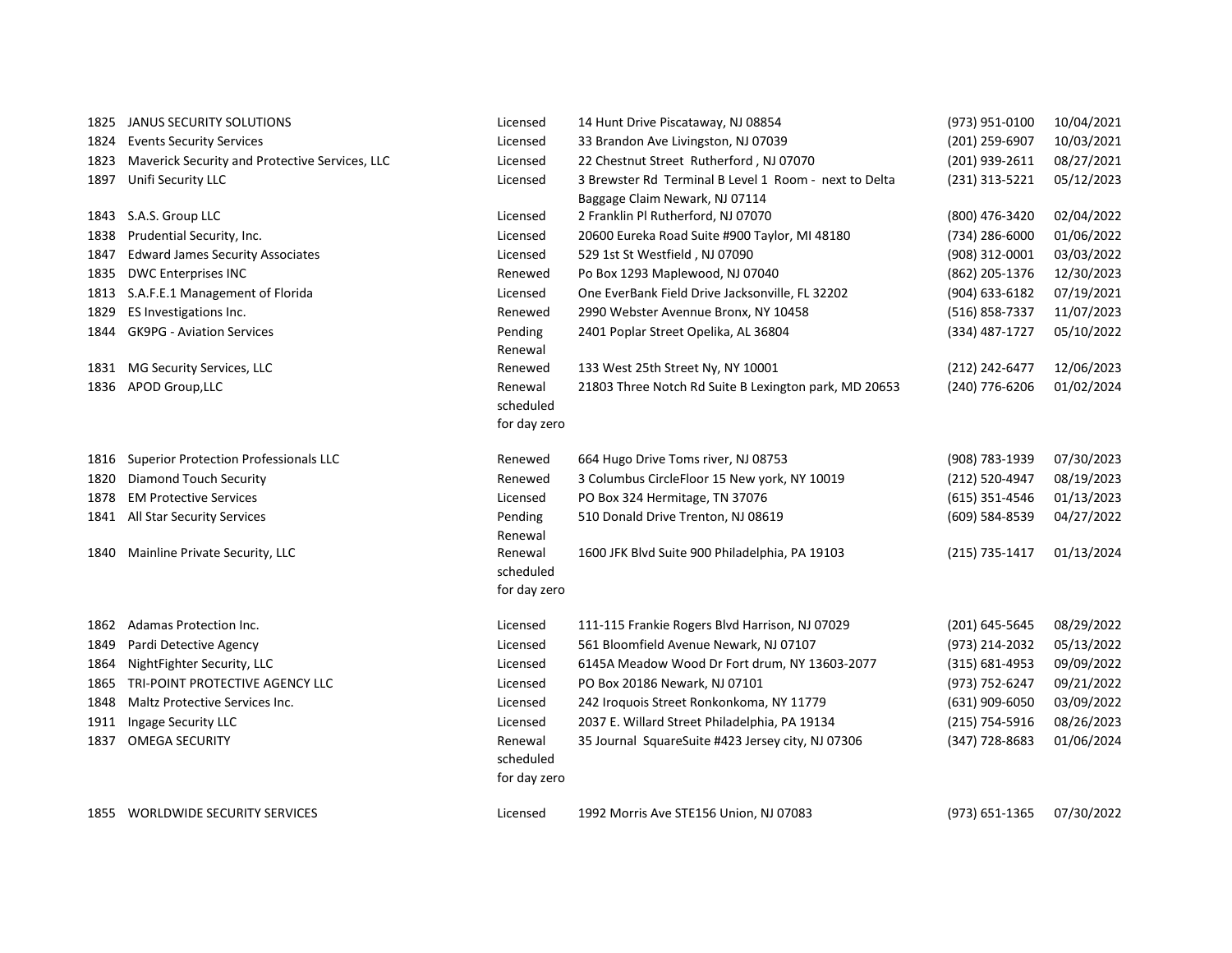|      | 1852 Tactical Security Services                  | Licensed | 56 Wesleyan Drive Trenton, NJ 08690                    | (609) 577-7528 | 06/26/2022 |
|------|--------------------------------------------------|----------|--------------------------------------------------------|----------------|------------|
|      | 1832 SMCL NJ Inc.                                | Licensed | 115 FAIR STREET UNIT 9 Paterson, NJ 07501              | (949) 836-7399 | 12/09/2021 |
| 1853 | SKYNET SECURITY CORP                             | Licensed | 98 Shale St Staten island, NY 10314                    | (718) 974-0110 | 07/16/2022 |
|      | 1856 AGB Investigative Services Incorporated     | Licensed | 7545 South Western Chicago, IL 60620-5817              | (773) 445-4300 | 08/05/2022 |
| 1880 | Boutchantharaj Corporation                       | Licensed | 5705 Airport Freeway Fort worth, TX 76117              | (817) 831-2000 | 01/21/2023 |
|      | 1851 TRILATERAL SECURITY COMPANY LLC             | Licensed | 38 FIELDSTONE DRIVE Sussex, NJ 07461                   | (551) 267-5258 | 06/23/2022 |
|      | 1866 DMAC Security                               | Licensed | 6500 Deancroft Rd Baltimore, MD 21209                  | (443) 929-1387 | 09/22/2022 |
| 1857 | <b>Priority Security</b>                         | Licensed | 148 North Hillside Avenue Chatham, NJ 07928            | (973) 735-3818 | 08/10/2022 |
| 1874 | SPARTAN SECURITY AGENCY INC                      | Licensed | 2009 MORRIS AVENUE Union, NJ 07083                     | (908) 964-3190 | 11/09/2022 |
|      | 1850 Total Security Resources Group Inc.         | Licensed | 151 RAMBLING RD Lumberton, NJ 08048                    | (732) 690-4391 | 05/02/2022 |
| 1867 | The Sugrue Group                                 | Licensed | 7 Azalea Trail Westfield, NJ 07090                     | (888) 268-2293 | 09/24/2022 |
| 1869 | Code Black Security & Protection Division Inc.   | Licensed | 107 Tindall Road Middletown, NJ 07748                  | (301) 346-5818 | 10/09/2022 |
| 1863 | G26 Investigations Security Intelligence         | Licensed | 195 Locktown Sergeantsville Road Stockton, NJ 08559    | (908) 442-9148 | 08/29/2022 |
| 1870 | Diversified Protection Corporation               | Licensed | 8020 S. Rainbow Blvd Ste 100-530 Las vegas, NV 89139   | (702) 800-4715 | 10/19/2022 |
| 1876 | Capital Security Investigations                  | Licensed | 999 Riverview Dr Suite 200 Totowa, NJ 07512            | (973) 980-3979 | 01/08/2023 |
| 1875 | Business Compliance Inc.                         | Licensed | 7150 Austin Street Forest hills, NY 11375              | (347) 809-2300 | 12/02/2022 |
| 1859 | Dynamic Protection Group, Inc.                   | Licensed | 21 Walt Whitman Road Huntington station, NY 11746-3687 | (833) 374-7687 | 08/14/2022 |
|      |                                                  |          |                                                        |                |            |
| 1860 | Statewide Protective Service LLC                 | Licensed | 86 Burlews Court Hackensack, NJ 07601                  | (732) 379-0793 | 08/14/2022 |
| 1854 | O'Rourke Initiatives                             | Licensed | 17 Sinclair Drive Wayne, NJ 07470                      | (201) 532-6057 | 07/21/2022 |
| 1858 | <b>RJM Investigations</b>                        | Licensed | PO Box 6204 Bridgewater, NJ 08807                      | (973) 886-5618 | 08/14/2022 |
| 1873 | Huntleigh USA Corporation                        | Licensed | 545 East John Carpenter Freeway Irving, TX 75062       | (972) 457-3603 | 11/16/2022 |
| 1871 | <b>SPIE LLC</b>                                  | Licensed | PO Box 452 Port ewen, NY 12466                         | (845) 663-3154 | 10/20/2022 |
| 1872 | <b>Davis Solutions</b>                           | Licensed | 76 BUCKLEY HILL DR Phillipsburg, NJ 08865              | (908) 377-2205 | 10/28/2022 |
| 1881 | Shields Point, LLC                               | Licensed | 3909 Arctic Blvd Anchorage, AK 99503                   | (907) 222-9500 | 01/27/2023 |
| 1882 | Chenega Global Protection, LLC                   | Licensed | 14420 Albemarle Point Place Chantilly, VA 20151        | (571) 291-7600 | 02/09/2023 |
| 1889 | <b>Inland Technologies</b>                       | Licensed | 175 Ammon Drive Manchester, NH 03103                   | (603) 647-1717 | 03/09/2023 |
| 1884 | Classic Security, LLC                            | Licensed | 318 West 39th Street New york, NY 10018-1407           | (212) 947-7800 | 02/23/2023 |
| 1887 | Chenega Integrated Security Solutions, LLC       | Licensed | 14420 ALBEMARLE POINT PLACE Chantilly, VA 20151        | (571) 529-0064 | 03/03/2023 |
| 1915 | NJ Security Solutions LLC                        | Licensed | 1312 7th ST. Apartment 4 North bergen, NJ 07047        | (201) 892-5842 | 09/07/2023 |
| 1883 | USPA Nationwide Security of New Jersey, Inc.     | Licensed | 429 SYLVAN AVENUE Englewood cliffs, NJ 07632           | (631) 384-9699 | 02/17/2023 |
| 1885 | PAA Consulting, LLC                              | Licensed | 4 Knoll Ridge Drive Pomona, CA 91766                   | (323) 646-5488 | 02/25/2023 |
| 1888 | <b>Federal Protective Service</b>                | Licensed | 5273 Se JenningsLane Stuart, FL 34997                  | (201) 686-3911 | 03/08/2023 |
| 1877 | Statewide Protection and Investigations Services | Licensed | 10 Tindall Road Middletown, NJ 07748                   | (732) 856-9542 | 01/13/2023 |
| 1891 | COMBATIVE FORCE AND PROTECTIVE SERVICES          | Licensed | 3 Magnolia Ave #14 Jersey city, NJ 07306               | (347) 500-2706 | 03/31/2023 |
| 1898 | Lazer Eye Security LLC                           | Licensed | 72 Edgewood Drive Florham park, NJ 07932               | (973) 477-0497 | 06/21/2023 |
|      | 1920 PRUDENT SECURITY SOLUTIONS INC.             | Licensed | 664 E REGENT ST Inglewood, CA 90301                    | (424) 202-0298 | 10/15/2023 |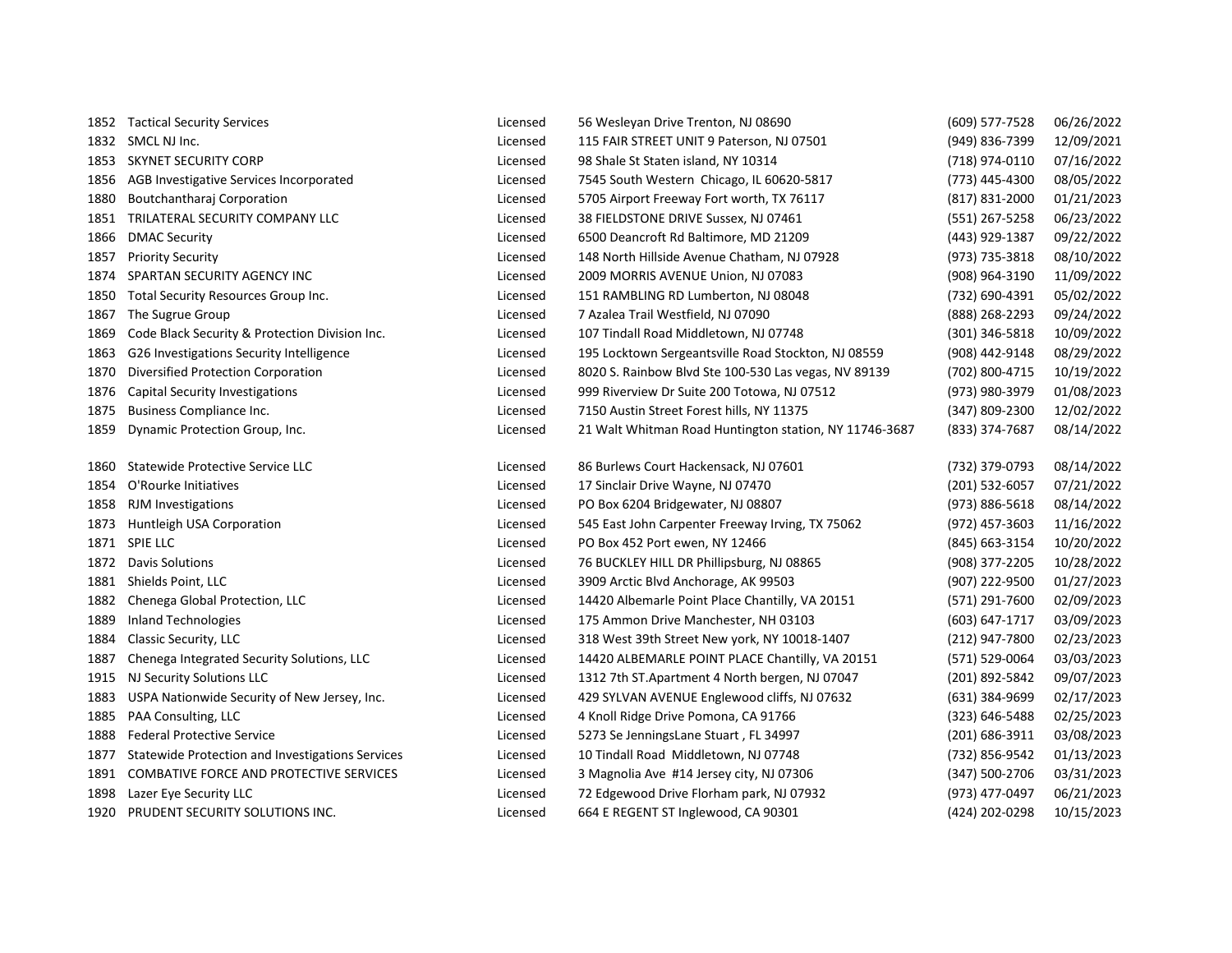| 1892 | Patrick Fay Investigations LLC                         | Licensed | 37 A Wavecrest Ave Winfield, NJ 07036                | (908) 358-3556     | 04/01/2023 |
|------|--------------------------------------------------------|----------|------------------------------------------------------|--------------------|------------|
| 1879 | Crucible Security Inc                                  | Licensed | 247 Mahwah Road Mahwah, NJ 07430                     | (201) 252-2532     | 01/17/2023 |
| 1907 | 5S Security, LLC                                       | Licensed | 271 US 46 WestSuite F-203 Fairfield, NJ 07004        | (862) 668-7021     | 07/27/2023 |
| 1896 | Spartan Security Service, Inc.                         | Licensed | 525 Washington Blvd 25th Floor Jersey city, NJ 07310 | (212) 251-7824     | 05/11/2023 |
| 1893 | <b>Conflict Solutions LLC</b>                          | Licensed | 109 Freedom Hills Dr Barnegat, NJ 08005              | (908) 963-1891     | 04/16/2023 |
| 1886 | <b>Mansfield Security Agency</b>                       | Licensed | 48 Woodmere Drive Parlin, NJ 08859-2169              | (732) 725-5946     | 03/01/2023 |
| 1929 | <b>Corporate Loss Prevention Associates</b>            | Licensed | 38 Brooklyn Avenue Massapequa, NY 11758              | (718) 553-7300     | 12/21/2023 |
| 1926 | <b>Fast Guard Service</b>                              | Licensed | 925 S21st Ave Hollywood, FL 33020                    | $(305) 560 - 5060$ | 11/30/2023 |
| 1894 | Duty Bound L.L.C.                                      | Licensed | 38 West Cliff St. Somerville, NJ 08876               | (908) 304-5511     | 04/16/2023 |
| 1890 | <b>SPQR Protection Services</b>                        | Licensed | 1911 Grandview Ave. Westfield, NJ 07090              | (908) 884-5829     | 03/26/2023 |
| 1901 | Hana Industries Inc.                                   | Licensed | 510 Franklin Ave Suite#4 Nutley, NJ 07110            | (301) 395-6478     | 06/29/2023 |
| 1924 | All Purpose Protection Services inc.                   | Licensed | 3503 Ditmars Blvd. Astoria, NY 11105                 | $(631)$ 338-1411   | 11/14/2023 |
| 1902 | Rapid Response Protective Services LLC                 | Licensed | 420 North Main Street Suite D Manahawkin, NJ 08050   | (609) 453-1928     | 06/30/2023 |
| 1905 | <b>Nexgen Protection Services</b>                      | Licensed | 22 Snake Path Lane Chester, NY 10921                 | (845) 248-1191     | 07/07/2023 |
| 1918 | <b>Unlimited Protective Consultnts</b>                 | Licensed | 22 Limerick Place Hazlet, NJ 07730                   | (908) 692-2702     | 10/13/2023 |
| 1903 | C2 security, inc                                       | Licensed | 45 Davids Lane Howell, NJ 07731                      | (718) 570-3190     | 06/30/2023 |
| 1909 | <b>United Security Forces LLC</b>                      | Licensed | 14947 Spriggs Tree Lane Woodbridge, VA 22193         | (703) 626-2168     | 08/10/2023 |
| 1914 | <b>Base Security Services LLC</b>                      | Licensed | 45 Field Place Newark, NJ 07112                      | (908) 335-7373     | 09/02/2023 |
| 1906 | TIER ONE STRATEGIES                                    | Licensed | 24 DREW MOUNTAIN ROAD Sussex, NJ 07461               | (973) 919-4094     | 07/20/2023 |
| 1916 | Maxxi Building Security and Management                 | Licensed | 353W 48th Street New york, NY 10036                  | (347) 682-4939     | 10/07/2023 |
| 1899 | GDBA-ES, LP                                            | Licensed | 350 N. Glendale Avenue Glendale, CA 91206            | (818) 505-0177     | 06/25/2023 |
| 1900 | Roberts & Associates, LLC                              | Licensed | 1459 77th Street North bergen, NJ 07047              | (201) 694-9838     | 06/29/2023 |
| 1913 | <b>JPAG Group</b>                                      | Licensed | 23 Breton Court Marlboro, NJ 07746                   | (732) 216-8257     | 08/31/2023 |
| 1910 | Holovach & Co. LLC                                     | Licensed | 800 WESTCHESTER AVE Suite 641N Rye brook, NY 10573   | (914) 502-2400     | 08/14/2023 |
| 1922 | Axis Defense Group LLC                                 | Licensed | 422 Millbridge Road Clementon, NJ 08021              | (609) 314-7430     | 10/20/2023 |
| 1895 | <b>R&amp;M Security</b>                                | Licensed | 825 Ocean Ave Beachwood, NJ 08722                    | (732) 473-9541     | 04/23/2023 |
| 1917 | Robert Clark Agency/ Offender Management Solutions LLC | Licensed | 2820 South Broad St Hamilton, NJ 08610               | $(609) 638 - 1143$ | 10/13/2023 |
|      |                                                        |          |                                                      |                    |            |
| 1923 | <b>Natures Finest Security LLC</b>                     | Licensed | 543 Nostrand Ave Brooklyn, NY 11216                  | (718) 230-1778     | 10/26/2023 |
| 1912 | Aegis Defense Service, LLC                             | Licensed | 1760 Old Meadow Road Suite 400 Mclean, VA 22102      | (571) 482-1260     | 08/27/2023 |
| 1904 | Hammer Armed Security and Investigations LLC           | Licensed | 725 Totowa Rd Totowa, NJ 07512                       | (973) 809-0028     | 07/02/2023 |
| 1928 | <b>A&amp;H Security Services LLC</b>                   | Licensed | 611 Jackson Ave Bronx n.y, NY 10455-3106             | (646) 773-1924     | 12/06/2023 |
| 1927 | STEALTH PDSS LLC                                       | Licensed | 32 McFarlane Circle Monroe, NJ 08831                 | (908) 239-1788     | 12/06/2023 |
| 1925 | <b>ACN Protection Services LLC</b>                     | Licensed | 30 Longfellow Avenue Newark, NJ 07106                | (973) 399-8584     | 11/29/2023 |
| 1908 | <b>BCM Security Services Inc.</b>                      | Licensed | 240 LL Johnson St Wilkes barre, PA 18702             | (570) 690-2253     | 07/28/2023 |
| 1930 | NB Security Group LLC                                  | Licensed | 1045 Primera Blvd Ste. 1009 Lake mary, FL 32746      | (407) 878-1702     | 12/21/2023 |
|      | 1919 Gold Cop Inc                                      | Licensed | P O Box 332 W berlin, NJ 08091                       | (856) 768-0774     | 10/13/2023 |